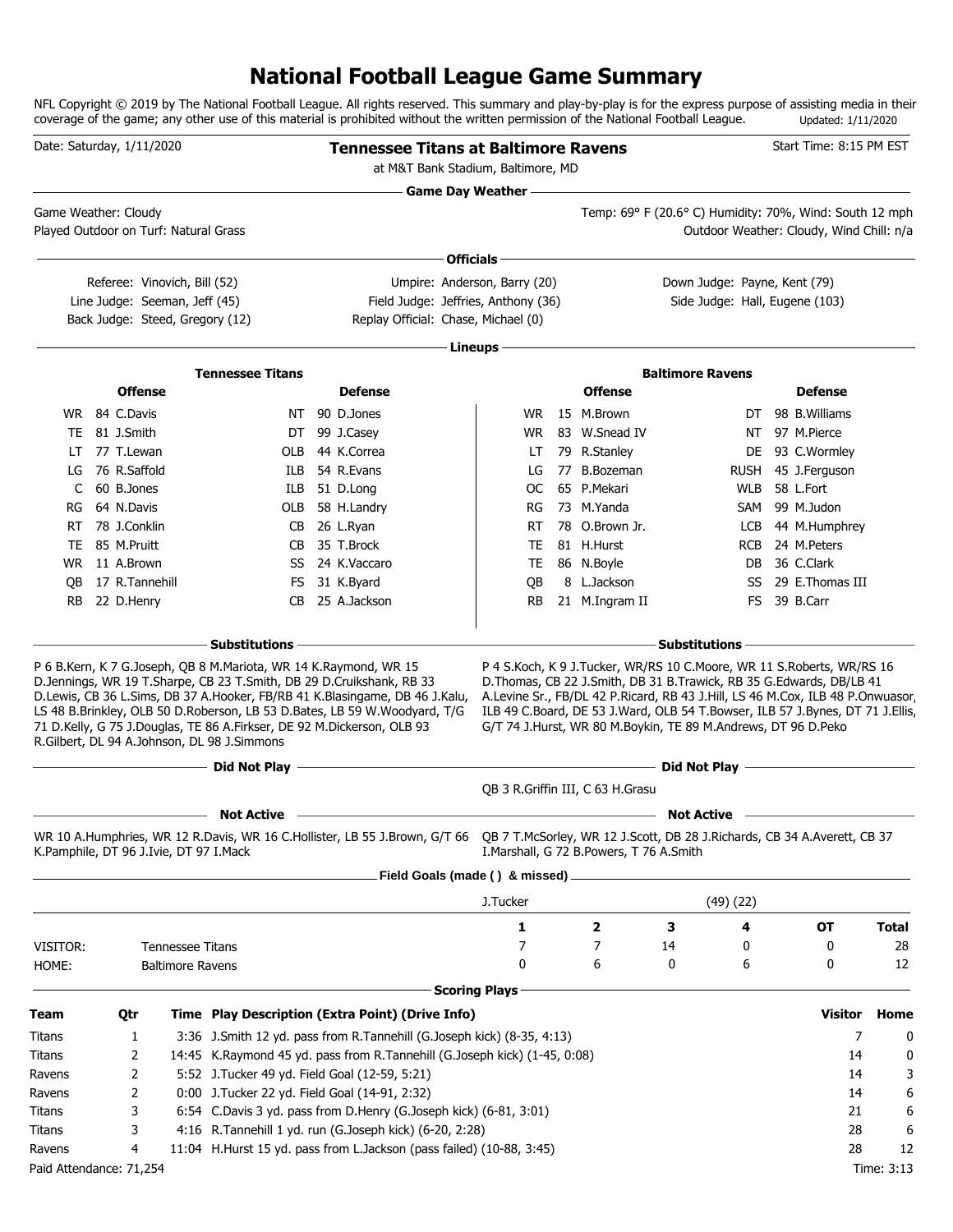# **Final Individual Statistics**

|                         |           | <b>Tennessee Titans</b> |                |                |                 |             |                    |                      |             |                        |     | <b>Baltimore Ravens</b> |             |             |             |                 |             |
|-------------------------|-----------|-------------------------|----------------|----------------|-----------------|-------------|--------------------|----------------------|-------------|------------------------|-----|-------------------------|-------------|-------------|-------------|-----------------|-------------|
| <b>RUSHING</b>          |           |                         | <b>ATT</b>     | <b>YDS</b>     | <b>AVG</b>      | LG          | <b>TD</b>          | <b>RUSHING</b>       |             |                        |     |                         | <b>ATT</b>  | <b>YDS</b>  | <b>AVG</b>  | LG              | <b>TD</b>   |
| D.Henry                 |           |                         | 30             | 195            | 6.5             | 66          | 0                  | L.Jackson            |             |                        |     |                         | 20          | 143         | 7.2         | 30              | 0           |
| R.Tannehill             |           |                         | 6              | 13             | 2.2             | 9           | 1                  | M.Ingram II          |             |                        |     |                         | 6           | 22          | 3.7         | 7               | 0           |
| A.Brown                 |           |                         | 1              | 9              | 9.0             | 9           | 0                  | G.Edwards            |             |                        |     |                         | 3           | 20          | 6.7         | 19              | 0           |
| Total                   |           |                         | 37             | 217            | 5.9             | 66          | 1                  | Total                |             |                        |     |                         | 29          | 185         | 6.4         | 30              | 0           |
| <b>PASSING</b>          | ATT       | <b>CMP</b>              | <b>YDS</b>     | SK/YD          | TD<br>LG        | IN          | RT                 | <b>PASSING</b>       |             |                        | ATT | <b>CMP</b>              | <b>YDS</b>  | SK/YD TD    |             | <b>IN</b><br>LG | <b>RT</b>   |
| R.Tannehill             | 14        | 7                       | 88             | 1/8            | 2<br>45         |             | $0$ 109.5          | L.Jackson            |             |                        | 59  | 31                      | 365         | 4/20        | 1           | 38<br>2         | 63.2        |
| D.Henry                 | 1         | 1                       | 3              | 0/0            | 1               | з           | $0$ 118.8          |                      |             |                        |     |                         |             |             |             |                 |             |
| <b>Total</b>            | 15        | 8                       | 91             | 1/8            | 3<br>45         |             | $0$ 111.4          | Total                |             |                        | 59  | 31                      | 365         | 4/20        | 1           | 38<br>2         | 63.2        |
| <b>PASS RECEIVING</b>   |           | <b>TAR</b>              | <b>REC</b>     | <b>YDS</b>     | <b>AVG</b>      | LG          | TD                 |                      |             | <b>PASS RECEIVING</b>  |     | <b>TAR</b>              | <b>REC</b>  | <b>YDS</b>  | <b>AVG</b>  | LG              | <b>TD</b>   |
| J.Smith                 |           | 3                       | 2              | 12             | 6.0             | 12          | 1                  | M.Brown              |             |                        |     | 11                      | 7           | 126         | 18.0        | 38              | 0           |
| D.Henry                 |           | 2                       | 2              | $\overline{7}$ | 3.5             | 8           | 0                  | W.Snead IV           |             |                        |     | 8                       | 6           | 56          | 9.3         | 26              | 0           |
| K.Raymond               |           | 1                       | 1              | 45             | 45.0            | 45          | 1                  | H.Hurst              |             |                        |     | 6                       | 4           | 53          | 13.3        | 18              | 1           |
| M.Pruitt                |           | 1                       | 1              | 15             | 15.0            | 15          | 0                  | M.Andrews            |             |                        |     | 7                       | 4           | 39          | 9.8         | 16              | 0           |
| A.Brown                 |           | 3                       | 1              | 9              | 9.0             | 9           | 0                  | J.Hill               |             |                        |     | 5                       | 4           | 26          | 6.5         | 14              | 0           |
| C.Davis                 |           | 2                       | 1              | 3              | 3.0             | 3           | 1                  | M.Boykin             |             |                        |     | 7                       | 3           | 26          | 8.7         | 13              | 0           |
| T.Sharpe                |           | 2                       | 0              | 0              | 0.0             | 0           | 0                  | S.Roberts            |             |                        |     | 4                       | 2           | 30          | 15.0        | 26              | 0           |
| D.Jennings              |           | 1                       | 0              | 0              | 0.0             | 0           | 0                  | M.Ingram II          |             |                        |     | 2                       | 1           | 9           | 9.0         | 9               | 0           |
|                         |           |                         |                |                |                 |             |                    | N.Boyle              |             |                        |     | 2                       | 0           | 0           | 0.0         | 0               | 0           |
|                         |           |                         |                |                |                 |             |                    | C.Moore              |             |                        |     | 1                       | 0           | 0           | 0.0         | 0               | 0           |
| Total                   |           | 15                      | 8              | 91             | 11.4            | 45          | 3                  | Total                |             |                        |     | 53                      | 31          | 365         | 11.8        | 38              | 1           |
| <b>INTERCEPTIONS</b>    |           |                         | <b>NO</b>      | <b>YDS</b>     | <b>AVG</b>      | LG          | TD                 |                      |             | <b>INTERCEPTIONS</b>   |     |                         | <b>NO</b>   | <b>YDS</b>  | <b>AVG</b>  | LG              | <b>TD</b>   |
| K.Byard                 |           |                         | 1              | 31             | 31.0            | 31          | 0                  |                      |             |                        |     |                         |             |             |             |                 |             |
| K.Vaccaro               |           |                         | 1              | 3              | 3.0             | 3           | 0                  |                      |             |                        |     |                         |             |             |             |                 |             |
| Total                   |           |                         | 2              | 34             | 17.0            | 31          | 0                  | Total                |             |                        |     |                         | 0           | 0           | 0           | 0               | 0           |
| <b>PUNTING</b>          | <b>NO</b> | <b>YDS</b>              | <b>AVG</b>     | <b>NET</b>     | TB              | <b>IN20</b> | LG                 | <b>PUNTING</b>       |             |                        | NO  | <b>YDS</b>              | <b>AVG</b>  | NET         | TВ          | <b>IN20</b>     | LG          |
| <b>B.Kern</b>           | 6         | 315                     | 52.5           | 39.2           | 4               | 1           | 63                 | S.Koch               |             |                        | 1   | 44                      | 44.0        | 44.0        | 0           | 0               | 44          |
| Total                   | 6         | 315                     | 52.5           | 39.2           | 4               | 1           | 63                 | Total                |             |                        | 1   | 44                      | 44.0        | 44.0        | 0           | 0               | 44          |
| <b>PUNT RETURNS</b>     |           | <b>NO</b>               | <b>YDS</b>     | <b>AVG</b>     | FC              | LG          | TD                 | <b>PUNT RETURNS</b>  |             |                        |     | NO                      | <b>YDS</b>  | AVG         | FC          | LG              | <b>TD</b>   |
| K.Raymond               |           | 0                       | 0              | 0.0            | 1               | 0           | 0                  |                      |             | [OUT OF BOUNDS]        |     | 2                       | 0           | 0.0         | 0           | 0               | 0           |
| Total                   |           | 0                       | 0              | 0.0            | 1               | 0           | 0                  | [TOUCHBACK]<br>Total |             |                        |     | 4<br>0                  | 0<br>0      | 0.0<br>0.0  | 0<br>0      | 0<br>0          | 0<br>0      |
| <b>KICKOFF RETURNS</b>  |           | <b>NO</b>               | <b>YDS</b>     | <b>AVG</b>     | FC              | LG          | TD                 |                      |             | <b>KICKOFF RETURNS</b> |     | <b>NO</b>               | <b>YDS</b>  | <b>AVG</b>  | <b>FC</b>   | LG              | <b>TD</b>   |
| D.Jennings              |           | $\mathbf{1}$            | 20             | 20.0           | $\mathbf 0$     | 20          | $\mathbf 0$        | D.Thomas             |             |                        |     | 3                       | 71          | 23.7        | $\mathbf 0$ | 27              | $\mathbf 0$ |
| K.Raymond               |           | 1                       | $\overline{7}$ | 7.0            | 0               | 7           | 0                  | [TOUCHBACK]          |             |                        |     | $\overline{2}$          | $\mathbf 0$ | 0.0         | 0           | 0               | 0           |
| [TOUCHBACK]             |           | 1                       | 0              | 0.0            | 0               | 0           | 0                  |                      |             |                        |     |                         |             |             |             |                 |             |
| Total                   |           | $\overline{2}$          | 27             | 13.5           | 0               | 20          | 0                  | Total                |             |                        |     | 3                       | 71          | 23.7        | 0           | 27              | 0           |
| <b>Tennessee Titans</b> |           |                         |                |                |                 |             |                    |                      |             |                        |     |                         |             |             |             |                 |             |
| <b>FUMBLES</b>          |           |                         |                |                | <b>FUM LOST</b> |             | OWN-REC YDS TD     |                      |             | <b>FORCED</b>          |     | <b>OPP-REC</b>          | <b>YDS</b>  | TD          |             | <b>OUT-BDS</b>  |             |
| J.Casey                 |           |                         |                | 0              | 0               |             | 0                  | 0                    | 0           | 1                      |     | $\mathbf{0}$            | 0           | 0           |             | 0               |             |
| J.Simmons               |           |                         |                | 0              | 0               |             | 0                  | 0                    | 0           | 0                      |     | $\mathbf{1}$            | 0           | 0           |             | 0               |             |
| Total                   |           |                         |                | $\mathbf{0}$   | 0               |             | 0                  | 0                    | 0           | 1                      |     | $\mathbf{1}$            | 0           | 0           |             | 0               |             |
| <b>Baltimore Ravens</b> |           |                         |                |                |                 |             |                    |                      |             |                        |     |                         |             |             |             |                 |             |
| <b>FUMBLES</b>          |           |                         |                |                | FUM LOST        |             | <b>OWN-REC YDS</b> |                      | <b>TD</b>   | <b>FORCED</b>          |     | <b>OPP-REC</b>          | <b>YDS</b>  | TD          |             | <b>OUT-BDS</b>  |             |
| L.Jackson               |           |                         |                | $\mathbf{1}$   | $\mathbf{1}$    |             | 0                  | 0                    | $\mathbf 0$ | $\mathbf 0$            |     | $\mathbf 0$             | 0           | $\mathbf 0$ |             | 0               |             |
| Total                   |           |                         |                | 1              | $\mathbf{1}$    |             | 0                  | 0                    | 0           | 0                      |     | 0                       | 0           | 0           |             | 0               |             |
|                         |           |                         |                |                |                 |             |                    |                      |             |                        |     |                         |             |             |             |                 |             |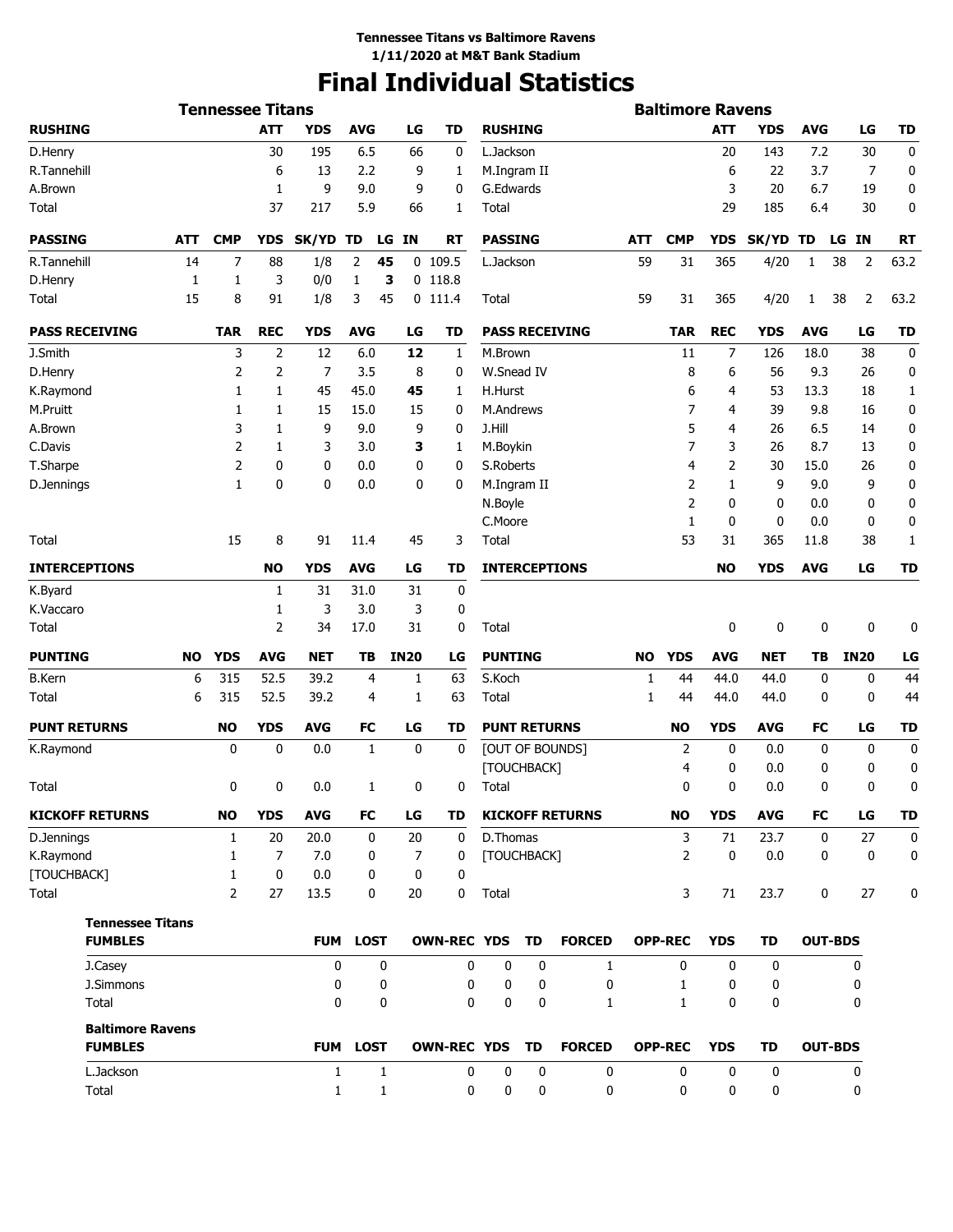# **Final Team Statistics**

|                                                   | <b>Visitor</b> | Home          |
|---------------------------------------------------|----------------|---------------|
|                                                   | <b>Titans</b>  | <b>Ravens</b> |
| <b>TOTAL FIRST DOWNS</b>                          | 15             | 29            |
| By Rushing                                        | 9              | 10            |
| By Passing                                        | 5              | 18            |
| <b>By Penalty</b>                                 | $\mathbf 1$    | $\mathbf{1}$  |
| THIRD DOWN EFFICIENCY                             | 7-13-54%       | 11-18-61%     |
| <b>FOURTH DOWN EFFICIENCY</b>                     | $0 - 0 - 0%$   | $0 - 4 - 0%$  |
| <b>TOTAL NET YARDS</b>                            | 300            | 530           |
| Total Offensive Plays (inc. times thrown passing) | 53             | 92            |
| Average gain per offensive play                   | 5.7            | 5.8           |
| <b>NET YARDS RUSHING</b>                          | 217            | 185           |
| <b>Total Rushing Plays</b>                        | 37             | 29            |
| Average gain per rushing play                     | 5.9            | 6.4           |
| Tackles for a loss-number and yards               | $1 - 4$        | $1 - 2$       |
| <b>NET YARDS PASSING</b>                          | 83             | 345           |
| Times thrown - yards lost attempting to pass      | 1-8            | 4-20          |
| Gross yards passing                               | 91             | 365           |
| <b>PASS ATTEMPTS-COMPLETIONS-HAD INTERCEPTED</b>  | $15 - 8 - 0$   | $59-31-2$     |
| Avg gain per pass play (inc.# thrown passing)     | 5.2            | 5.5           |
| <b>KICKOFFS Number-In End Zone-Touchbacks</b>     | $5 - 3 - 2$    | $3 - 2 - 1$   |
| <b>PUNTS Number and Average</b>                   | $6 - 52.5$     | $1 - 44.0$    |
| <b>Had Blocked</b>                                | 0              | 0             |
| <b>FGs - PATs Had Blocked</b>                     | $0 - 0$        | $0 - 0$       |
| <b>Net Punting Average</b>                        | 39.2           | 44.0          |
| TOTAL RETURN YARDAGE (Not Including Kickoffs)     | 34             | $\Omega$      |
| No. and Yards Punt Returns                        | $0 - 0$        | $0-0$         |
| No. and Yards Kickoff Returns                     | $2 - 27$       | $3 - 71$      |
| No. and Yards Interception Returns                | $2 - 34$       | $0 - 0$       |
| <b>PENALTIES Number and Yards</b>                 | $5 - 20$       | $7 - 56$      |
| <b>FUMBLES Number and Lost</b>                    | $0 - 0$        | $1 - 1$       |
| <b>TOUCHDOWNS</b>                                 | 4              | 1             |
| Rushing                                           | 1              | 0             |
| Passing                                           | 3              | $\mathbf{1}$  |
| <b>EXTRA POINTS Made-Attempts</b>                 | 4-4            | $0 - 1$       |
| Kicking Made-Attempts                             | 4-4            | $0 - 0$       |
| Passing Made-Attempts                             | $0-0$          | $0 - 1$       |
| <b>FIELD GOALS Made-Attempts</b>                  | $0 - 0$        | $2 - 2$       |
| <b>RED ZONE EFFICIENCY</b>                        | 3-3-100%       | 1-4-25%       |
| <b>GOAL TO GO EFFICIENCY</b>                      | 3-3-100%       | $0 - 1 - 0%$  |
| <b>SAFETIES</b>                                   | 0              | 0             |
| <b>FINAL SCORE</b>                                | 28             | 12            |
| <b>TIME OF POSSESSION</b>                         | 27:54          | 32:06         |
|                                                   |                |               |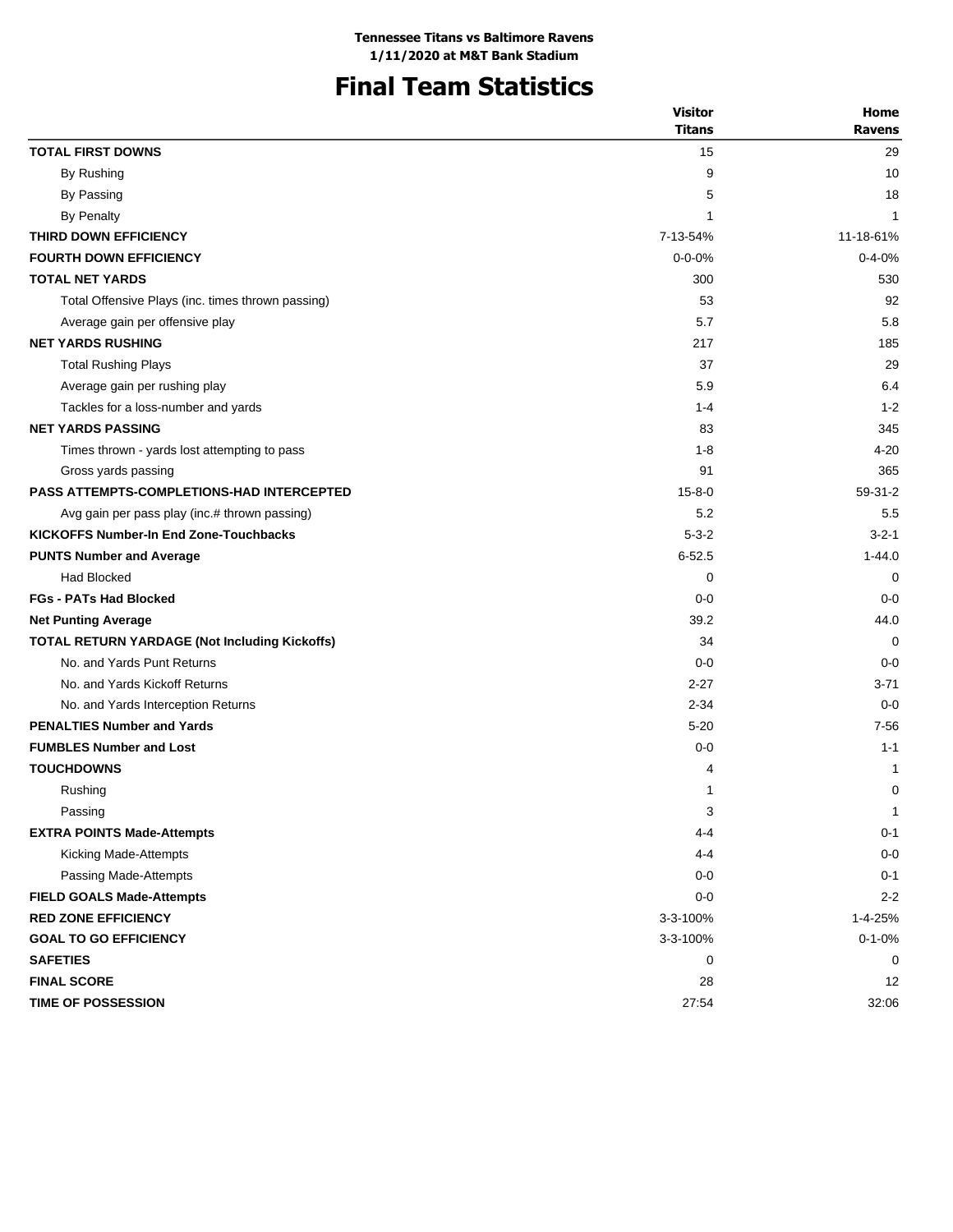# **Ball Possession And Drive Chart**

|                | <b>Tennessee Titans</b> |              |                                              |                              |                    |                |              |                   |                    |                     |                        |
|----------------|-------------------------|--------------|----------------------------------------------|------------------------------|--------------------|----------------|--------------|-------------------|--------------------|---------------------|------------------------|
| #              | <b>Time</b><br>Recd     | Time<br>Lost | <b>Time How Ball</b><br><b>Poss Obtained</b> | <b>Drive</b><br><b>Began</b> | $\pmb{\#}$<br>Play | Yds<br>Gain    | Yds<br>Pen   | <b>Net</b><br>Yds | 1st<br><b>Down</b> | Last<br><b>Scrm</b> | <b>How Given</b><br>Up |
| 1              | 15:00                   | 11:42        | 3:18 Kickoff                                 | <b>TEN 25</b>                | 5                  | 20             | -5           | 15                | 1                  | <b>TEN 40</b>       | Punt                   |
| 2              | 7:49                    | 3:36         | 4:13 Interception                            | <b>BLT 35</b>                | 8                  | 29             | 6            | 35                | 4                  | * BLT 12            | Touchdown              |
| 3              | 14:53                   | 14:45        | 0:08 Downs                                   | <b>BLT 45</b>                | $\mathbf{1}$       | 45             | 0            | 45                | $\mathbf{1}$       | <b>BLT 45</b>       | Touchdown              |
| $\overline{4}$ | 13:33                   | 11:13        | 2:20 Punt                                    | <b>TEN 28</b>                | 5                  | 9              | $\mathbf{0}$ | 9                 | $\mathbf{1}$       | <b>TEN 37</b>       | Punt                   |
| 5              | 5:52                    | 2:32         | 3:20 Kickoff                                 | <b>TEN 19</b>                | 5                  | 36             | $-5$         | 31                | 1                  | 50                  | Punt                   |
| 6              | 9:55                    | 6:54         | 3:01 Downs                                   | <b>TEN 19</b>                | 6                  | 81             | 0            | 81                | 2                  | * BLT 03            | Touchdown              |
| 7              | 6:44                    | 4:16         | 2:28 Fumble                                  | <b>BLT 20</b>                | 6                  | 20             | 0            | 20                | 2                  | * BLT 01            | Touchdown              |
| 8              | 1:45                    | 14:49        | 1:56 Interception                            | <b>TEN 27</b>                | $\overline{4}$     | 29             | 0            | 29                | $\mathbf{1}$       | <b>BLT 44</b>       | Punt                   |
| 9              | 11:04                   | 6:25         | 4:39 Kickoff                                 | <b>TEN 17</b>                | 8                  | 28             | 0            | 28                | 2                  | <b>TEN 45</b>       | Punt                   |
| 10             | 4:27                    | 2:45         | 1:42 Downs                                   | <b>TEN 16</b>                | 3                  | 5              | 0            | 5                 | $\mathbf 0$        | <b>TEN 21</b>       | Punt                   |
| 11             | 0:49                    | 0:00         | 0:49 Downs                                   | <b>TEN 22</b>                | 2                  | $-2$           | 0            | $-2$              | $\mathbf 0$        | <b>TEN 21</b>       | End of Game            |
|                |                         |              |                                              | (373) Average TEN 34         |                    |                |              |                   |                    |                     |                        |
|                | <b>Baltimore Ravens</b> |              |                                              |                              |                    |                |              |                   |                    |                     |                        |
| #              | Time<br><b>Recd</b>     | Time<br>Lost | <b>Time How Ball</b><br><b>Poss Obtained</b> | <b>Drive</b><br>Began        | $\pmb{\#}$<br>Play | Yds<br>Gain    | Yds<br>Pen   | <b>Net</b><br>Yds | 1st<br>Down        | Last<br><b>Scrm</b> | <b>How Given</b><br>Up |
| 1              | 11:42                   | 7:49         | 3:53 Punt                                    | <b>BLT 20</b>                | $\overline{7}$     | 44             | 0            | 44                | 3                  | <b>TEN 36</b>       | Interception           |
| 2              | 3:36                    | 14:53        | 3:43 Kickoff                                 | <b>BLT 25</b>                | 6                  | 20             | 0            | 20                | 1                  | <b>BLT 45</b>       | Downs                  |
| 3              | 14:45                   | 13:33        | 1:12 Kickoff                                 | <b>BLT 26</b>                | 3                  | $\overline{2}$ | 0            | 2                 | 0                  | <b>BLT 28</b>       | Punt                   |
| 4              | 11:13                   | 5:52         | 5:21 Punt                                    | <b>BLT 10</b>                | 12                 | 59             | 0            | 59                | 3                  | <b>TEN 31</b>       | <b>Field Goal</b>      |
| 5              | 2:32                    | 0:00         | 2:32 Punt                                    | <b>BLT 05</b>                | 14                 | 91             | 0            | 91                | 5                  | * TEN 04            | <b>Field Goal</b>      |
| 6              | 15:00                   | 9:55         | 5:05 Kickoff                                 | <b>BLT 24</b>                | 13                 | 68             | $-10$        | 58                | 3                  | * TEN 18            | Downs                  |
| $\overline{7}$ | 6:54                    | 6:44         | 0:10 Kickoff                                 | <b>BLT 25</b>                | $\mathbf{1}$       | $-5$           | $\mathbf{0}$ | -5                | $\mathbf 0$        | <b>BLT 25</b>       | Fumble                 |
| 8              | 4:16                    | 1:45         | 2:31 Kickoff                                 | <b>BLT 25</b>                | 8                  | 39             | 5            | 44                | 3                  | <b>TEN 31</b>       | Interception           |
| 9              | 14:49                   | 11:04        | 3:45 Punt                                    | <b>BLT 12</b>                | 10                 | 83             | 5            | 88                | 5                  | * TEN 15            | Touchdown              |
| 10             | 6:25                    | 4:27         | 1:58 Punt                                    | <b>BLT 20</b>                | 10                 | 69             | $-5$         | 64                | 3                  | * TEN 16            | Downs                  |
| 11             | 2:45                    | 0:49         | 1:56 Punt                                    | <b>BLT 24</b>                | 10                 | 60             | $-5$         | 55                | 3                  | <b>TEN 21</b>       | Downs                  |
|                |                         |              |                                              | (216) Average BLT 20         |                    |                |              |                   |                    |                     |                        |

**\* inside opponent's 20**

|                | <b>Time of Possession by Quarter</b>   | 1st                | 2nd  | 3rd  | 4th                | ΟТ | Total |
|----------------|----------------------------------------|--------------------|------|------|--------------------|----|-------|
| <b>Visitor</b> | Tennessee Titans                       | 7:31               | 5:48 | 7:14 | 7:21               |    | 27:54 |
| Home           | Baltimore Ravens                       | 7:29               | 9:12 | 7:46 | 7:39               |    | 32:06 |
|                | <b>Kickoff Drive No.-Start Average</b> | Titans: 3 - TEN 20 |      |      | Ravens: 5 - BLT 25 |    |       |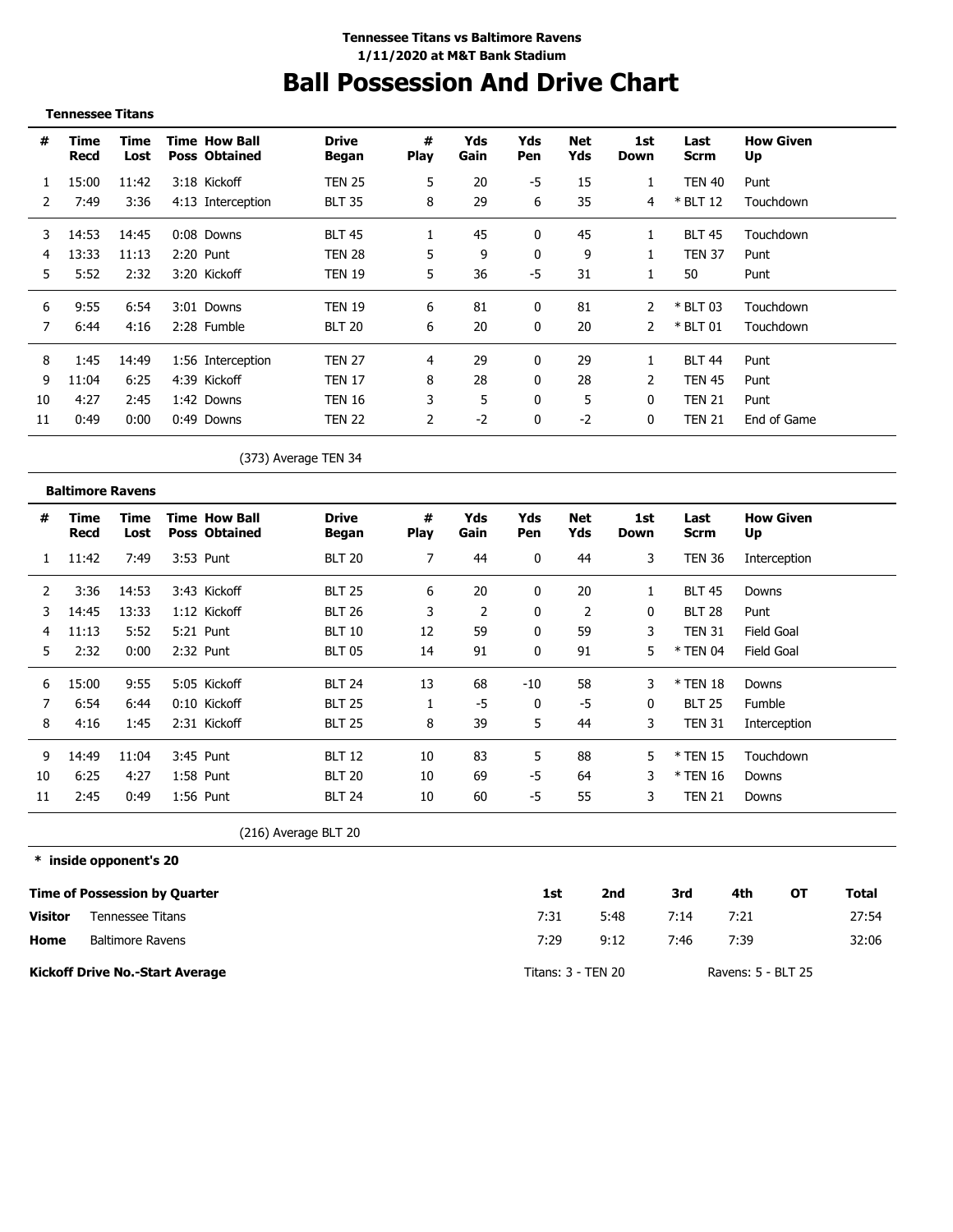## **Final Defensive Statistics**

| <b>Tennessee Titans</b> |            |     |             |    | <b>Regular Defensive Plays</b> |            |   |    |           |              |           |            | <b>Special Teams</b> |    |           |           |            | <b>Misc</b> |           |           |
|-------------------------|------------|-----|-------------|----|--------------------------------|------------|---|----|-----------|--------------|-----------|------------|----------------------|----|-----------|-----------|------------|-------------|-----------|-----------|
|                         | <b>TKL</b> | AST | <b>COMB</b> | SK | / YDS                          | <b>TFL</b> | Q | ΙN | <b>PD</b> | FF.          | <b>FR</b> | <b>TKL</b> | <b>AST</b>           | FF | <b>FR</b> | <b>BL</b> | <b>TKL</b> | <b>AST</b>  | <b>FF</b> | <b>FR</b> |
| L.Ryan                  | 9          | 4   | 13          | 0  | 0                              |            | n | 0  |           | $\mathbf{0}$ | 0         | 0          | 0                    | 0  | 0         | 0         | 0          | 0           | 0         | 0         |
| K.Byard                 |            | 4   | 11          | 0  | 0                              | 0          | 0 |    |           | $\mathbf{0}$ | 0         | 0          | 0                    | 0  | 0         | 0         | 0          | 0           | 0         | 0         |
| R.Evans                 | 6          | 0   | 6           | 0  | 0                              | 0          | 0 | 0  | 0         | 0            | 0         | 0          | 0                    | 0  | 0         | 0         | 0          | 0           | 0         | 0         |
| D.Long                  | 5          | 1   | 6           | 0  | 0                              | 0          | 0 | 0  | 0         | 0            | 0         | 0          | 0                    | 0  | 0         | 0         | 0          | 0           | 0         | 0         |
| K.Vaccaro               |            | 0   | 5           | 0  | 0                              | 0          | 1 | 1  | 1         | $\mathbf 0$  | 0         | 0          | 0                    | 0  | 0         | 0         | 0          | 0           | 0         | 0         |
| T.Brock                 |            | 0   | 5           | 0  | 0                              | 0          |   | 0  |           |              | 0         | 0          | 0                    | 0  | 0         | 0         | 0          | 0           | 0         | 0         |
| W.Woodyard              | 5          | 0   | 5           | 0  | 0                              | 0          | 0 | 0  | 0         | 0            | 0         | 0          | 0                    | 0  | 0         | 0         | 0          | 0           | 0         | 0         |
| J.Casey                 | 4          | 0   | 4           | 2  | 13                             |            | 2 | 0  | 0         | 1            | 0         | 0          | 0                    | 0  | 0         | 0         | 0          | 0           | 0         | 0         |
| H.Landry                | 3          |     | 4           | 1  | $\mathbf{1}$                   |            |   | 0  | 0         | $\mathbf 0$  | 0         | 0          | 0                    | 0  | 0         | 0         | 0          | 0           | 0         | 0         |
| A.Jackson               |            | 1   | 3           | 0  | 0                              | 0          | 0 | 0  | 3         | 0            | 0         | 0          | 0                    | 0  | 0         | 0         | 0          | 0           | 0         | 0         |
| K.Correa                |            | 0   | 2           | 1  | 6                              |            |   | 0  | 0         | 0            | 0         | 0          | 0                    | 0  | 0         | 0         | 0          | 0           | 0         | 0         |
| A.Hooker                | 2          | 0   | 2           | 0  | 0                              | 0          | 0 | 0  | 0         | 0            | 0         | 0          | 0                    | 0  | 0         | 0         | 0          | 0           | 0         | 0         |
| D.Jones                 |            | 0   | 1           | 0  | 0                              | 0          |   | 0  | 0         | 0            | 0         | 0          | 0                    | 0  | 0         | 0         | 0          | 0           | 0         | 0         |
| J.Simmons               |            | 0   |             | 0  | 0                              | 0          |   | 0  | 0         | 0            | 1         | 0          | 0                    | 0  | 0         | 0         | 0          | 0           | 0         | 0         |
| T.Smith                 |            |     |             | 0  | 0                              | 0          | 0 | 0  | 0         | 0            | 0         | 0          | 0                    | 0  | 0         | 0         | 0          | 0           | 0         | 0         |
| D.Roberson              | 0          | 0   | 0           | 0  | 0                              | 0          |   | 0  | 0         | 0            | 0         | 1          | 0                    | 0  | 0         | 0         | 0          | 0           | 0         | 0         |
| D.Cruikshank            | 0          | 0   | 0           | 0  | 0                              | 0          | 0 | 0  |           | 0            | 0         | 0          | 0                    | 0  | 0         | 0         | 0          | 0           | 0         | 0         |
| L.Sims                  | 0          | 0   | 0           | 0  | 0                              | 0          | 0 | 0  | 0         | $\mathbf{0}$ | 0         |            |                      | 0  | 0         | 0         | 0          | 0           | 0         | 0         |
| K.Blasingame            |            | 0   | 0           | 0  | 0                              | 0          | 0 | 0  | 0         | 0            | 0         | 0          |                      | 0  | 0         | 0         | 0          | 0           | 0         | 0         |
| <b>Total</b>            | 57         | 12  | 69          | 4  | 20                             | 4          |   | 2  | 8         | 1            | 1         | 2          | 2                    | 0  | 0         | 0         | 0          | 0           | 0         | 0         |

#### **TKL = Tackle AST = Assist COMB = Combined QH=QB Hit IN = Interception PD = Pass Defense FF = Forced Fumble FR = Fumble Recovery**

| <b>Baltimore Ravens</b> |            |              |                |              | <b>Regular Defensive Plays</b> |        |   |    |              |              |           |            | <b>Special Teams</b> |           |           |           |              | <b>Misc</b> |              |           |
|-------------------------|------------|--------------|----------------|--------------|--------------------------------|--------|---|----|--------------|--------------|-----------|------------|----------------------|-----------|-----------|-----------|--------------|-------------|--------------|-----------|
|                         | <b>TKL</b> | AST          | <b>COMB</b>    | <b>SK</b>    | <b>YDS</b>                     | TFL OH |   | IN | <b>PD</b>    | <b>FF</b>    | <b>FR</b> | <b>TKL</b> | <b>AST</b>           | <b>FF</b> | <b>FR</b> | <b>BL</b> | <b>TKL</b>   | <b>AST</b>  | <b>FF</b>    | <b>FR</b> |
| E. Thomas III           | h          |              |                |              | 8                              |        |   | 0  | 0            |              | 0         | 0          | 0                    | 0         | 0         | 0         | 0            |             | 0            | 0         |
| <b>B.Williams</b>       | 6          | 0            | 6              | 0            | 0                              |        | 0 | 0  | 0            | 0            | 0         | 0          | $\mathbf 0$          | 0         | 0         | 0         | 0            | 0           | 0            | 0         |
| P.Onwuasor              |            |              | 5              | 0            | 0                              | 0      | 0 | 0  | 0            |              | 0         | 0          | 0                    | 0         | 0         | 0         |              | 0           | 0            | 0         |
| M.Pierce                | 2          | 3            | 5              | 0            | 0                              | 0      | 0 | 0  | 0            | 0            | 0         | 0          | 0                    | 0         | 0         | 0         | 0            | 0           | 0            | 0         |
| J.Bynes                 | 2          | 3            | 5              | $\mathbf{0}$ | 0                              | 0      | 0 | 0  | 0            | $\mathbf{0}$ | 0         | 0          | $\mathbf 0$          | 0         | 0         | 0         | $\mathbf{0}$ | 0           | 0            | 0         |
| C.Wormley               |            |              | 3              | 0            | 0                              | 0      | 0 | 0  | 0            | 0            | 0         | 0          | 0                    | 0         | 0         | 0         | 0            | 0           |              | 0         |
| M.Judon                 |            | 2            | 3              | 0            | 0                              | 0      | 0 | 0  | 0            | 0            | 0         | 0          | 0                    | 0         | 0         | 0         | 0            | 0           | 0            | 0         |
| J.Ward                  | 2          | 0            | 2              | 0            | 0                              | 0      | 2 | 0  | 0            | 0            | 0         | 0          | 0                    | 0         | 0         | 0         | 0            | 0           | 0            | 0         |
| L.Fort                  | 2          | $\mathbf{0}$ | $\overline{2}$ | 0            | 0                              | 0      | 0 | 0  | 1            | $\mathbf{0}$ | 0         | 0          | 0                    | 0         | 0         | 0         | 0            | 0           | 0            | 0         |
| M.Peters                |            | 0            |                | 0            | 0                              |        | C | 0  |              |              | 0         | 0          | 0                    | 0         | 0         | 0         | 0            | n           |              | 0         |
| M.Humphrey              |            | 0            | 2              | 0            | 0                              | 0      | 0 | 0  | 0            | 0            | 0         | 0          | $\mathbf 0$          | 0         | 0         | 0         | 0            | 0           | 0            | 0         |
| C.Clark                 |            | 1            | 2              | 0            | 0                              | 0      | 0 | 0  | 0            | 0            | 0         | 0          | 0                    | 0         | 0         | 0         | 0            | 0           | 0            | 0         |
| J.Ellis                 |            | $\mathbf{0}$ | 1              | $\mathbf{0}$ | 0                              | 0      | 0 | 0  | $\mathbf{0}$ | 0            | 0         | 0          | 0                    | 0         | 0         | 0         | 0            | 0           | $\mathbf{0}$ | 0         |
| D.Peko                  |            | 0            |                | 0            | 0                              | 0      | 0 | 0  | 0            | 0            | 0         | 0          | 0                    | 0         | 0         | 0         | ŋ            | n           |              | 0         |
| J.Ferguson              |            | 0            | 0              | 0            | 0                              | 0      |   | 0  | 0            | 0            | 0         | 0          | 0                    | 0         | 0         | 0         | 0            | 0           | 0            | 0         |
| T.Bowser                | 0          | 0            | 0              | 0            | 0                              | 0      | 0 | 0  | 1            | 0            | 0         | 0          | 0                    | 0         | 0         | 0         | 0            | 0           | 0            | 0         |
| A.Levine Sr.            | O          | $\mathbf{0}$ | $\mathbf{0}$   | $\mathbf{0}$ | 0                              | 0      | 0 | 0  | 0            | 0            | 0         | 1          | 1                    | 0         | 0         | 0         | 0            | 0           | 0            | 0         |
| C.Moore                 | O          | 0            | 0              | 0            | 0                              | 0      | 0 | 0  | 0            | 0            | 0         | 0          |                      | 0         | 0         | 0         | ŋ            | 0           | 0            | 0         |
| L.Jackson               |            | 0            | 0              | 0            | 0                              | 0      | 0 | 0  | 0            | 0            | 0         | 0          | 0                    | 0         | 0         | 0         |              | 0           | 0            | 0         |
| R.Stanley               | 0          | 0            | 0              | 0            | 0                              | 0      | 0 | 0  | 0            | 0            | 0         | 0          | 0                    | 0         | 0         | 0         |              | 0           | 0            | 0         |
| M.Boykin                |            | $\mathbf{0}$ | $\mathbf{0}$   | $\mathbf{0}$ | 0                              | 0      | 0 | 0  | 0            | 0            | 0         | 0          | 0                    | 0         | 0         | 0         |              | 0           | 0            | 0         |
| Total                   | 34         | 12           | 46             | 1            | 8                              | 3      |   | O  | 3            | 0            | 0         | 1          | 2                    | Ω         | 0         | 0         | 3            | 0           | Ω            | 0         |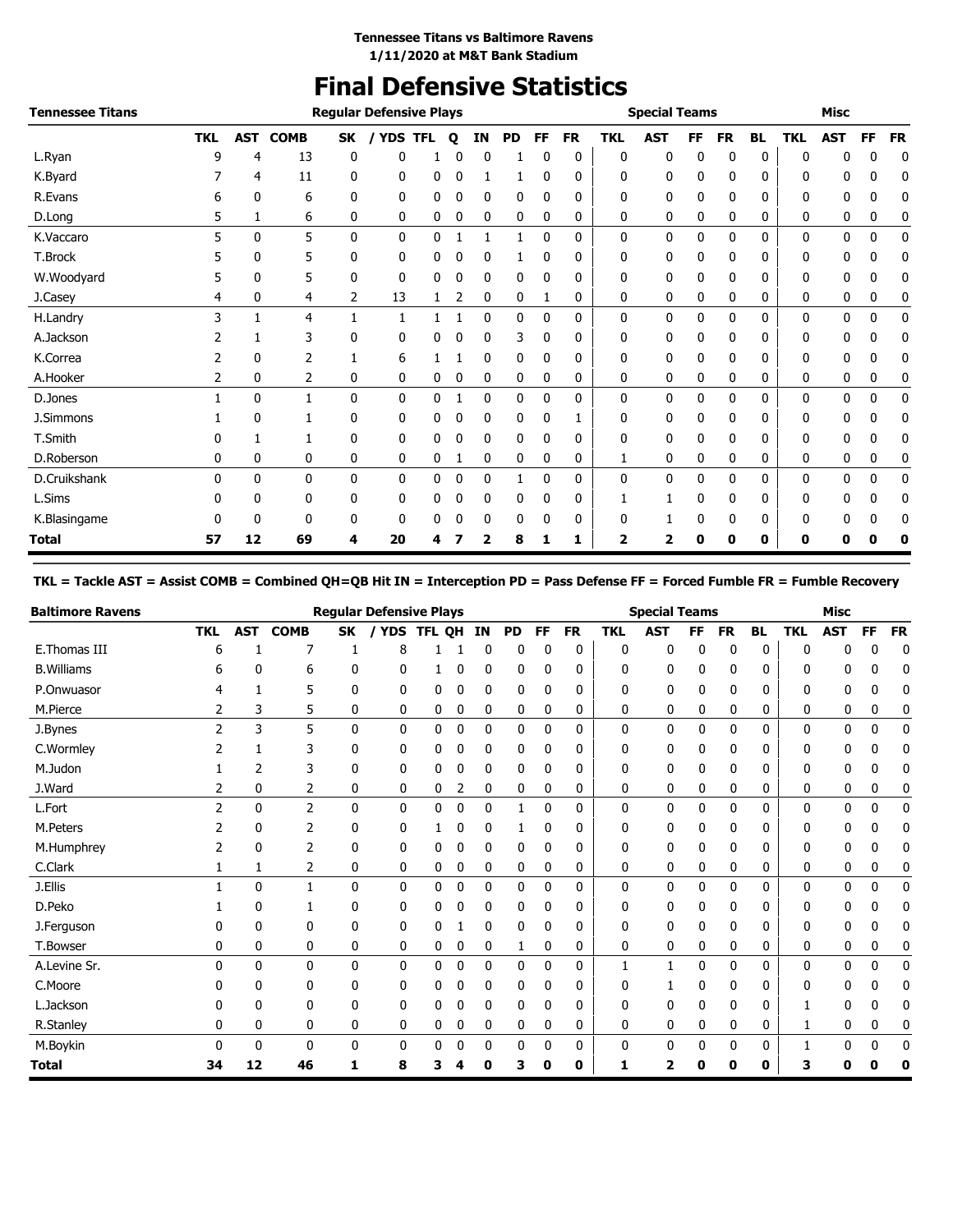### **Tennessee Titans vs Baltimore Ravens**

**1/11/2020 at M&T Bank Stadium**

# **First Half Summary**

|            |              |                      | TIME OF POSSESSION                                                                                                                                   |                                                                                                                                                     |              |
|------------|--------------|----------------------|------------------------------------------------------------------------------------------------------------------------------------------------------|-----------------------------------------------------------------------------------------------------------------------------------------------------|--------------|
|            | $7 \t7 = 14$ | Titans               | 13:19                                                                                                                                                |                                                                                                                                                     |              |
|            | $0\;6=6$     | Ravens               | 16:41                                                                                                                                                |                                                                                                                                                     |              |
|            |              | <b>Scoring Plays</b> |                                                                                                                                                      |                                                                                                                                                     |              |
| <b>Otr</b> |              |                      |                                                                                                                                                      | <b>Visitor</b>                                                                                                                                      | Home         |
|            |              |                      |                                                                                                                                                      |                                                                                                                                                     | $\Omega$     |
|            |              |                      |                                                                                                                                                      | 14                                                                                                                                                  | $\mathbf{0}$ |
|            |              |                      |                                                                                                                                                      | 14                                                                                                                                                  | 3            |
|            |              |                      |                                                                                                                                                      | 14                                                                                                                                                  | 6            |
|            |              | PERIOD SCORES        | Time Play Description (Extra Point) (Drive Info)<br>5:52 J. Tucker 49 yd. Field Goal (12-59, 5:21)<br>0:00 J. Tucker 22 yd. Field Goal (14-91, 2:32) | 3:36 J.Smith 12 yd. pass from R.Tannehill (G.Joseph kick) (8-35, 4:13)<br>14:45 K.Raymond 45 yd. pass from R.Tannehill (G.Joseph kick) (1-45, 0:08) |              |

|                                            | <b>Tennessee Titans</b> | <b>Baltimore Ravens</b> |
|--------------------------------------------|-------------------------|-------------------------|
| <b>TOTAL FIRST DOWNS</b>                   | 8                       | 12                      |
| First Downs Rushing-Passing-by Penalty     | $4 - 3 - 1$             | $4 - 8 - 0$             |
| <b>THIRD DOWN EFFICIENCY</b>               | $2 - 5 - 40%$           | 4-7-57%                 |
| <b>TOTAL NET YARDS</b>                     | 139                     | 216                     |
| <b>Total Offensive Plays</b>               | 24                      | 40                      |
| <b>NET YARDS RUSHING</b>                   | 68                      | 61                      |
| <b>NET YARDS PASSING</b>                   | 71                      | 155                     |
| Gross Yards Passing                        | 79                      | 169                     |
| Times thrown-yards lost attempting to pass | $1 - 8$                 | $2 - 14$                |
| Pass Attempts-Completions-Had Intercepted  | $10 - 6 - 0$            | $22 - 12 - 1$           |
| <b>Punts-Number and Average</b>            | $3 - 57.7$              | $1 - 44$                |
| <b>Penalties-Number and Yards</b>          | $3 - 10$                | $4 - 36$                |
| <b>Fumbles-Number and Lost</b>             | $0 - 0$                 | $0 - 0$                 |
| <b>Red Zone Efficiency</b>                 | 1-1-100%                | $0 - 1 - 0%$            |
| <b>Average Drive Start</b>                 | <b>TEN 38</b>           | <b>BLT 17</b>           |

|                         |            |            |                |                                |              |           |    | <b>Baltimore Ravens</b> |              |    |                |             |                       |            |            |                      |                |            |            |            |             |           |              |
|-------------------------|------------|------------|----------------|--------------------------------|--------------|-----------|----|-------------------------|--------------|----|----------------|-------------|-----------------------|------------|------------|----------------------|----------------|------------|------------|------------|-------------|-----------|--------------|
| <b>RUSHING</b>          |            |            | <b>ATT</b>     | <b>YDS</b>                     | <b>AVG</b>   |           | LG |                         | <b>TD</b>    |    | <b>RUSHING</b> |             |                       |            |            |                      | <b>ATT</b>     | <b>YDS</b> |            | <b>AVG</b> |             | LG        | <b>TD</b>    |
| D.Henry                 |            |            | 11             | 56                             | 5.1          |           | 27 |                         | $\mathbf{0}$ |    | L.Jackson      |             |                       |            |            |                      | 9              |            | 27         | 3.0        |             | 9         | $\mathbf{0}$ |
| A.Brown                 |            |            | 1              | 9                              | 9.0          |           | 9  |                         | 0            |    | G.Edwards      |             |                       |            |            |                      | 2              |            | 19         | 9.5        |             | 19        | 0            |
| R. Tannehill            |            |            | 1              | 3                              |              | 3.0       | 3  |                         | 0            |    | M.Ingram II    |             |                       |            |            |                      | 5              |            | 15         | 3.0        |             | 6         | 0            |
| Total                   |            |            | 13             | 68                             | 5.2          |           | 27 |                         | 0            |    | Total          |             |                       |            |            |                      | 16             |            | 61         | 3.8        |             | 19        | 0            |
| <b>PASSING</b>          | <b>ATT</b> | <b>CMP</b> | <b>YDS</b>     | SK/YD                          | TD           | LG IN     |    |                         | <b>RT</b>    |    | <b>PASSING</b> |             |                       |            | <b>ATT</b> | <b>CMP</b>           | <b>YDS</b>     | SK/YD TD   |            |            | LG IN       |           | <b>RT</b>    |
| R.Tannehill             | 10         | 6          | 79             | 1/8                            | 2            | 45        |    | $0$ 124.6               |              |    | L.Jackson      |             |                       |            | 22         | 12                   | 169            |            | 2/14       | 0          | 38          | 1         | 60.6         |
| Total                   | 10         | 6          | 79             | 1/8                            | 2            | 45        |    | $0$ 124.6               |              |    | Total          |             |                       |            | 22         | 12                   | 169            |            | 2/14       | 0          | 38          | 1         | 60.6         |
| <b>PASS RECEIVING</b>   |            | <b>TAR</b> | <b>REC</b>     | <b>YDS</b>                     | <b>AVG</b>   |           | LG |                         | TD           |    |                |             | <b>PASS RECEIVING</b> |            |            | <b>TAR</b>           | <b>REC</b>     | <b>YDS</b> |            | <b>AVG</b> |             | LG        | <b>TD</b>    |
| J.Smith                 |            | 2          | $\overline{2}$ | 12                             | 6.0          |           | 12 |                         | $\mathbf{1}$ |    | M.Brown        |             |                       |            |            | 6                    | 3              |            | 84         | 28.0       |             | 38        | $\mathbf 0$  |
| D.Henry                 |            | 2          | 2              | 7                              | 3.5          |           | 8  |                         | 0            |    | W.Snead IV     |             |                       |            |            | 4                    | 3              |            | 18         | 6.0        |             | 7         | 0            |
| K.Raymond               |            | 1          | 1              | 45                             | 45.0         |           | 45 |                         | 1            |    | S.Roberts      |             |                       |            |            | 4                    | 2              |            | 30         | 15.0       |             | 26        | 0            |
| M.Pruitt                |            |            | 1              | 15                             | 15.0         |           | 15 |                         | 0            |    | M.Andrews      |             |                       |            |            | 3                    | $\overline{2}$ |            | 28         | 14.0       |             | 16        | 0            |
| T.Sharpe                |            | 2          | 0              | 0                              | 0.0          |           | 0  |                         | 0            |    | J.Hill         |             |                       |            |            | 3                    | $\overline{2}$ |            | 9          | 4.5        |             | 5         | 0            |
| A.Brown                 |            | 1          | 0              | 0                              | 0.0          |           | 0  |                         | 0            |    |                |             |                       |            |            |                      |                |            |            |            |             |           |              |
| C.Davis                 |            | 1          | 0              | $\mathbf{0}$                   | 0.0          |           | 0  |                         | 0            |    |                |             |                       |            |            |                      |                |            |            |            |             |           |              |
| Total                   |            | 10         | 6              | 79                             | 13.2         |           | 45 |                         | 2            |    | Total          |             |                       |            |            | 20                   | 12             |            | 169        | 14.1       |             | 38        | 0            |
| <b>Tennessee Titans</b> |            |            |                | <b>Regular Defensive Plays</b> |              |           |    |                         |              |    |                |             |                       |            |            | <b>Special Teams</b> |                |            |            |            | <b>Misc</b> |           |              |
|                         | <b>TKL</b> | AST        | <b>COMB</b>    |                                | SK           | / YDS TFL |    |                         | Q            | ΙN | <b>PD</b>      | FF          | <b>FR</b>             | <b>TKL</b> | <b>AST</b> | FF                   | <b>FR</b>      | <b>BL</b>  | <b>TKL</b> |            | <b>AST</b>  | <b>FF</b> | <b>FR</b>    |
| K.Byard                 |            | 4          | $\overline{2}$ | 6                              | 0            | 0         |    | 0                       | $\mathbf 0$  | 1  | 1              | $\mathbf 0$ | 0                     | 0          |            | 0<br>0               | 0              | 0          |            | 0          | 0           | 0         | 0            |
| L.Ryan                  |            | 2          | 4              | 6                              | 0            | 0         |    | 1                       | 0            | 0  | 0              | 0           | 0                     | 0          |            | 0<br>0               | 0              | 0          |            | 0          | 0           | 0         | 0            |
| D.Long                  |            | 4          | 1              | 5                              | $\mathbf{0}$ | 0         |    | 0                       | $\mathbf 0$  | 0  | 0              | 0           | 0                     | 0          |            | 0<br>0               | $\mathbf 0$    | 0          |            | 0          | 0           | 0         | 0            |
| R.Evans                 |            | 4          | 0              | 4                              | 0            |           | 0  | 0                       | 0            | 0  | 0              | 0           | 0                     | 0          |            | 0<br>0               | 0              | 0          |            | 0          | 0           | 0         | 0            |
| Total                   |            | 14         | 7              | 21                             | 0            | 0         |    | $\mathbf{1}$            | 0            | 1  | 1              | 0           | 0                     | 0          |            | 0<br>0               | 0              | 0          |            | 0          | 0           | 0         | 0            |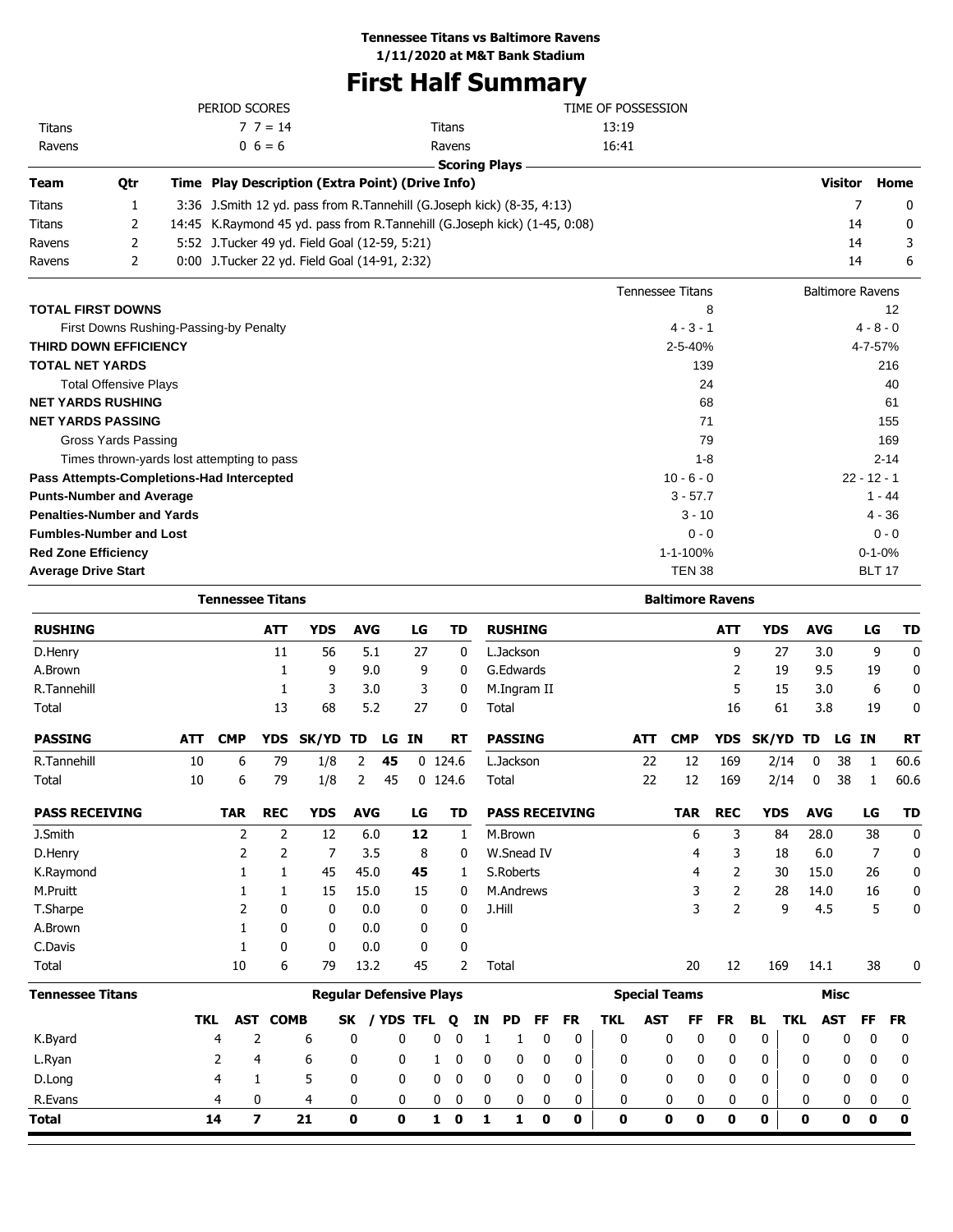# **First Half Summary**

| <b>Baltimore Ravens</b> |     |            |             | <b>Regular Defensive Plays</b> |                 |   |  |       |           |     | <b>Special Teams</b> |    |          |              |              | Misc |     |           |
|-------------------------|-----|------------|-------------|--------------------------------|-----------------|---|--|-------|-----------|-----|----------------------|----|----------|--------------|--------------|------|-----|-----------|
|                         | TKL | <b>AST</b> | <b>COMB</b> | <b>SK</b>                      | / YDS TFL QH IN |   |  | PD FF | <b>FR</b> | TKL | AST                  | FF | FR       | BL           | TKL          | AST  | FF. | <b>FR</b> |
| E. Thomas III           |     |            |             |                                |                 |   |  |       | 0         | 0   |                      |    |          | 0            |              |      |     | 0         |
| P.Onwuasor              |     |            |             |                                |                 | 0 |  |       | 0         | 0   |                      |    | $\Omega$ | 0            |              |      |     |           |
| L.Fort                  |     |            |             |                                |                 |   |  |       | 0         | 0   |                      |    |          | 0            |              |      |     | 0         |
| M.Pierce                |     |            |             |                                |                 |   |  |       | 0         | 0   |                      |    |          | $\mathbf{0}$ | <sup>0</sup> |      |     | - 0       |
| Total                   | 10  |            |             |                                |                 |   |  |       | 0         | 0   |                      | 0  |          |              |              |      |     | 0         |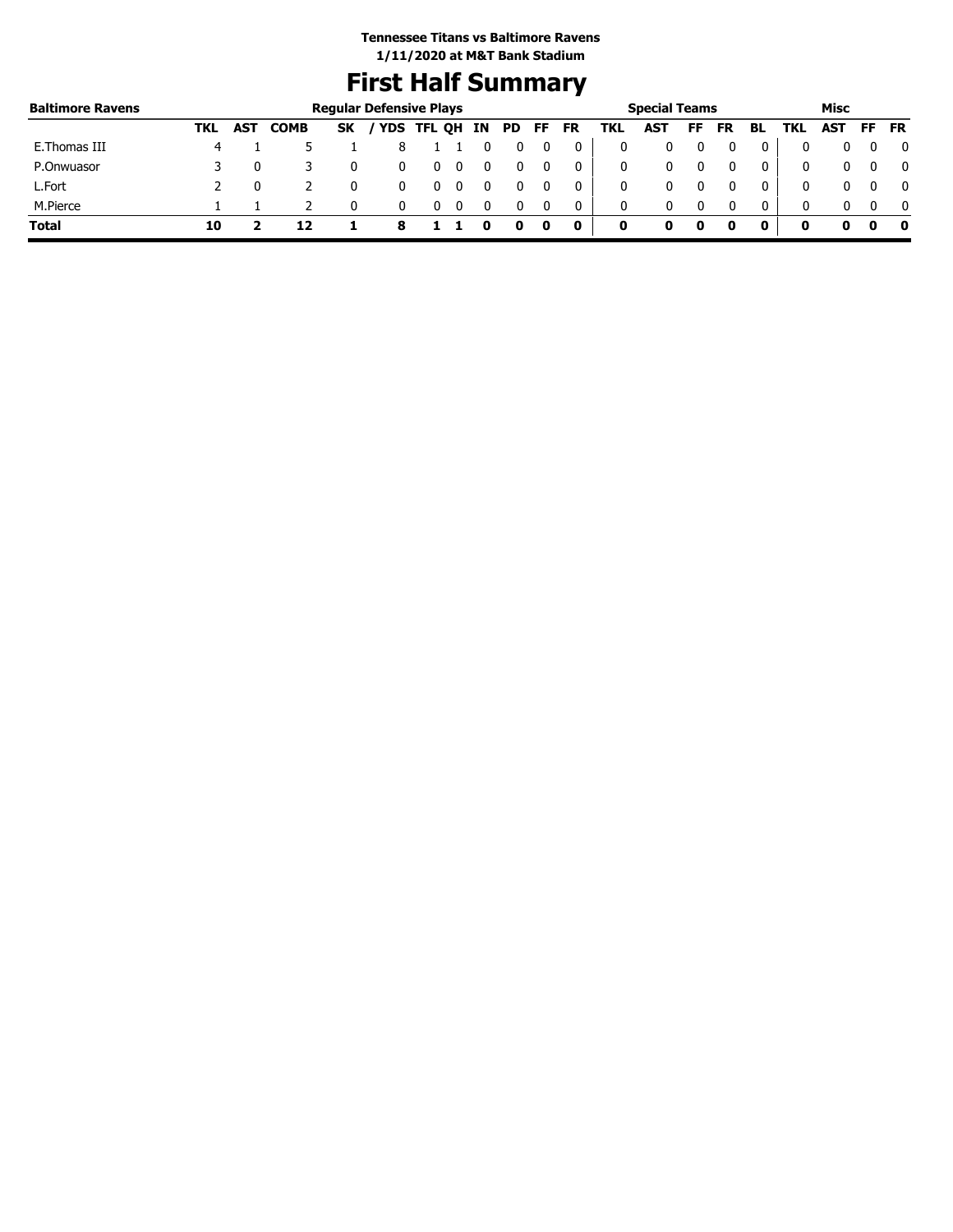### **Play By Play Play Play Play By Play First Quarter** 1/11/2020

BLT wins the coin toss and elects to defer. TEN elects to Receive, and BLT elects to defend the east goal.

J.Tucker kicks 65 yards from BLT 35 to end zone, Touchback.

#### **Tennessee Titans at 15:00**

| 1-10-TEN 25              | (15:00) D. Henry left tackle to TEN 27 for 2 yards (L. Fort).                                           |                |
|--------------------------|---------------------------------------------------------------------------------------------------------|----------------|
| 2-8-TEN 27               | (14:22) R. Tannehill pass short left to M. Pruitt pushed ob at TEN 42 for 15 yards (L. Fort).           | P <sub>1</sub> |
| 1-10-TEN 42              | (13:47) D. Henry right guard to TEN 46 for 4 yards (M. Pierce).                                         |                |
| 2-6-TEN 46               | (13:09) R. Tannehill pass short right to D. Henry to TEN 45 for -1 yards (M. Peters).                   |                |
| 3-7-TEN 45               | (12:20) (Shotgun) PENALTY on TEN, Delay of Game, 5 yards, enforced at TEN 45 - No Play.                 |                |
| 3-12-TEN 40              | (12:00) (Shotgun) R.Tannehill pass incomplete deep middle to A.Brown [J.Ward].                          |                |
| 4-12-TEN 40              | $(11:54)$ (Punt formation) B.Kern punts 60 yards to end zone, Center-B.Brinkley, Touchback.             |                |
|                          | PENALTY on TEN-D. Cruikshank, Illegal Touch Kick, 0 yards, enforced at BLT 20. Penalty causes Touchback |                |
| altimara Davone at 11:42 |                                                                                                         |                |

#### **Baltimore Ravens at 11:42**

| $1-10-BLT20$                    | (11:42) (Shotgun) L.Jackson scrambles left end pushed ob at BLT 24 for 4 yards (R.Evans).                                                                 |                |
|---------------------------------|-----------------------------------------------------------------------------------------------------------------------------------------------------------|----------------|
| 2-6-BLT 24                      | $(11:13)$ (Shotgun) L. Jackson left tackle to BLT 33 for 9 yards (K. Byard).                                                                              | R1             |
| $1-10-BLT$ 33                   | (10:32) (Shotgun) M.Ingram II right guard to BLT 33 for no gain (R.Evans).                                                                                |                |
| 2-10-BLT 33                     | (9:53) (Shotgun) L.Jackson pass short left to M.Andrews pushed ob at BLT 45 for 12 yards (K.Byard).                                                       | P <sub>2</sub> |
| $1-10-BLT$ 45                   | (9:20) (Shotgun) G. Edwards right guard to TEN 36 for 19 yards (L. Ryan; K. Byard).                                                                       | R <sub>3</sub> |
| 1-10-TEN 36                     | (8.40) (Shotgun) G. Edwards right guard to TEN 36 for no gain (D. Long).                                                                                  |                |
| 2-10-TEN 36                     | (8:02) (Shotgun) L.Jackson pass deep middle intended for M.Andrews INTERCEPTED by K.Byard at TEN 19. K.Byard pushed ob at 50 for 31<br>vards (L.Jackson). |                |
|                                 | PENALTY on BLT-L.Jackson, Unnecessary Roughness, 15 yards, enforced at 50.                                                                                |                |
| <b>Fennessee Titans at 7:49</b> |                                                                                                                                                           |                |

#### **Tennessee Titans at 7:49**

| $1-10-BLT$ 35<br>(7:49) D. Henry right guard to BLT 32 for 3 yards (J. Ward).<br>R <sub>2</sub><br>2-7-BLT 32<br>$(7:14)$ D. Henry right guard to BLT 23 for 9 yards (E. Thomas III; J. Bynes).<br>1-10-BLT 23<br>$(6:34)$ (No Huddle) D. Henry right guard to BLT 16 for 7 yards (P. Onwuasor).<br>$2-3-BLT16$<br>(6:05) (No Huddle) D. Henry right guard to BLT 15 for 1 yard (E. Thomas III).<br>R <sub>3</sub><br>3-2-BLT 15<br>(5:25) (Shotgun) R.Tannehill scrambles right end pushed ob at BLT 12 for 3 yards (P.Onwuasor).<br>X4<br>PENALTY on BLT-P. Onwuasor, Unnecessary Roughness, 6 yards, enforced at BLT 12.<br>$1-6-BLT6$<br>$(5:04)$ (Shotgun) D. Henry right guard to BLT 04 for 2 yards (P. Onwussor).<br>2-4-BLT 04<br>$(4:23)$ R.Tannehill sacked at BLT 12 for -8 yards (E.Thomas III).<br>(3:42) (Shotgun) R.Tannehill pass short left to J.Smith for 12 yards, TOUCHDOWN.<br>$3-12-BLT12$<br><b>P5</b><br>The Replay Official reviewed the pass completion ruling, and the play was Upheld. The ruling on the field stands.<br>G. Joseph extra point is GOOD, Center-B. Brinkley, Holder-B. Kern. |  |  |
|---------------------------------------------------------------------------------------------------------------------------------------------------------------------------------------------------------------------------------------------------------------------------------------------------------------------------------------------------------------------------------------------------------------------------------------------------------------------------------------------------------------------------------------------------------------------------------------------------------------------------------------------------------------------------------------------------------------------------------------------------------------------------------------------------------------------------------------------------------------------------------------------------------------------------------------------------------------------------------------------------------------------------------------------------------------------------------------------------------------------------|--|--|
|                                                                                                                                                                                                                                                                                                                                                                                                                                                                                                                                                                                                                                                                                                                                                                                                                                                                                                                                                                                                                                                                                                                           |  |  |
|                                                                                                                                                                                                                                                                                                                                                                                                                                                                                                                                                                                                                                                                                                                                                                                                                                                                                                                                                                                                                                                                                                                           |  |  |
|                                                                                                                                                                                                                                                                                                                                                                                                                                                                                                                                                                                                                                                                                                                                                                                                                                                                                                                                                                                                                                                                                                                           |  |  |
|                                                                                                                                                                                                                                                                                                                                                                                                                                                                                                                                                                                                                                                                                                                                                                                                                                                                                                                                                                                                                                                                                                                           |  |  |
|                                                                                                                                                                                                                                                                                                                                                                                                                                                                                                                                                                                                                                                                                                                                                                                                                                                                                                                                                                                                                                                                                                                           |  |  |
|                                                                                                                                                                                                                                                                                                                                                                                                                                                                                                                                                                                                                                                                                                                                                                                                                                                                                                                                                                                                                                                                                                                           |  |  |
|                                                                                                                                                                                                                                                                                                                                                                                                                                                                                                                                                                                                                                                                                                                                                                                                                                                                                                                                                                                                                                                                                                                           |  |  |
|                                                                                                                                                                                                                                                                                                                                                                                                                                                                                                                                                                                                                                                                                                                                                                                                                                                                                                                                                                                                                                                                                                                           |  |  |
|                                                                                                                                                                                                                                                                                                                                                                                                                                                                                                                                                                                                                                                                                                                                                                                                                                                                                                                                                                                                                                                                                                                           |  |  |

#### **TEN 7 BLT 0, 8 plays, 35 yards, 1 penalty, 4:13 drive, 11:24 elapsed**

G.Joseph kicks 62 yards from TEN 35 to BLT 3. D.Thomas to BLT 25 for 22 yards (L.Sims; K.Blasingame).

**Baltimore Ravens 0 7:29 2 2 0 4 0/1 0/0**

#### **Baltimore Ravens at 3:36, (1st play from scrimmage 3:31)**

| <b>Tennessee Titans</b> |                                                                                            | 7:31        |   |                    |  | 5 | 2/3    | 0/0                 |  |  |
|-------------------------|--------------------------------------------------------------------------------------------|-------------|---|--------------------|--|---|--------|---------------------|--|--|
|                         | <b>Score</b>                                                                               | Poss        | R | P                  |  | т | 3 Down | 4 Down              |  |  |
| <b>END OF OUARTER</b>   |                                                                                            | <b>Time</b> |   | <b>First Downs</b> |  |   |        | <b>Efficiencies</b> |  |  |
| 3-5-BLT 41              | (:41) (Shotgun) L.Jackson pass short left to S.Roberts to BLT 45 for 4 yards (T.Brock).    |             |   |                    |  |   |        |                     |  |  |
| $2-6-BLT40$             | (1:23) (Shotgun) M.Ingram II left guard to BLT 41 for 1 yard (H.Landry).                   |             |   |                    |  |   |        |                     |  |  |
| 1-10-BLT 36             | $(2.06)$ (Shotgun) L. Jackson right guard to BLT 40 for 4 yards (R. Evans).                |             |   |                    |  |   |        |                     |  |  |
| $2 - 5 - BLT$ 30        | (2:50) (Shotgun) L.Jackson pass short middle to W.Snead IV to BLT 36 for 6 yards (D.Long). |             |   |                    |  |   |        |                     |  |  |
| 1-10-BLT 25             | $(3:31)$ (Shotgun) M.Ingram II right guard to BLT 30 for 5 yards (J.Casey).                |             |   |                    |  |   |        |                     |  |  |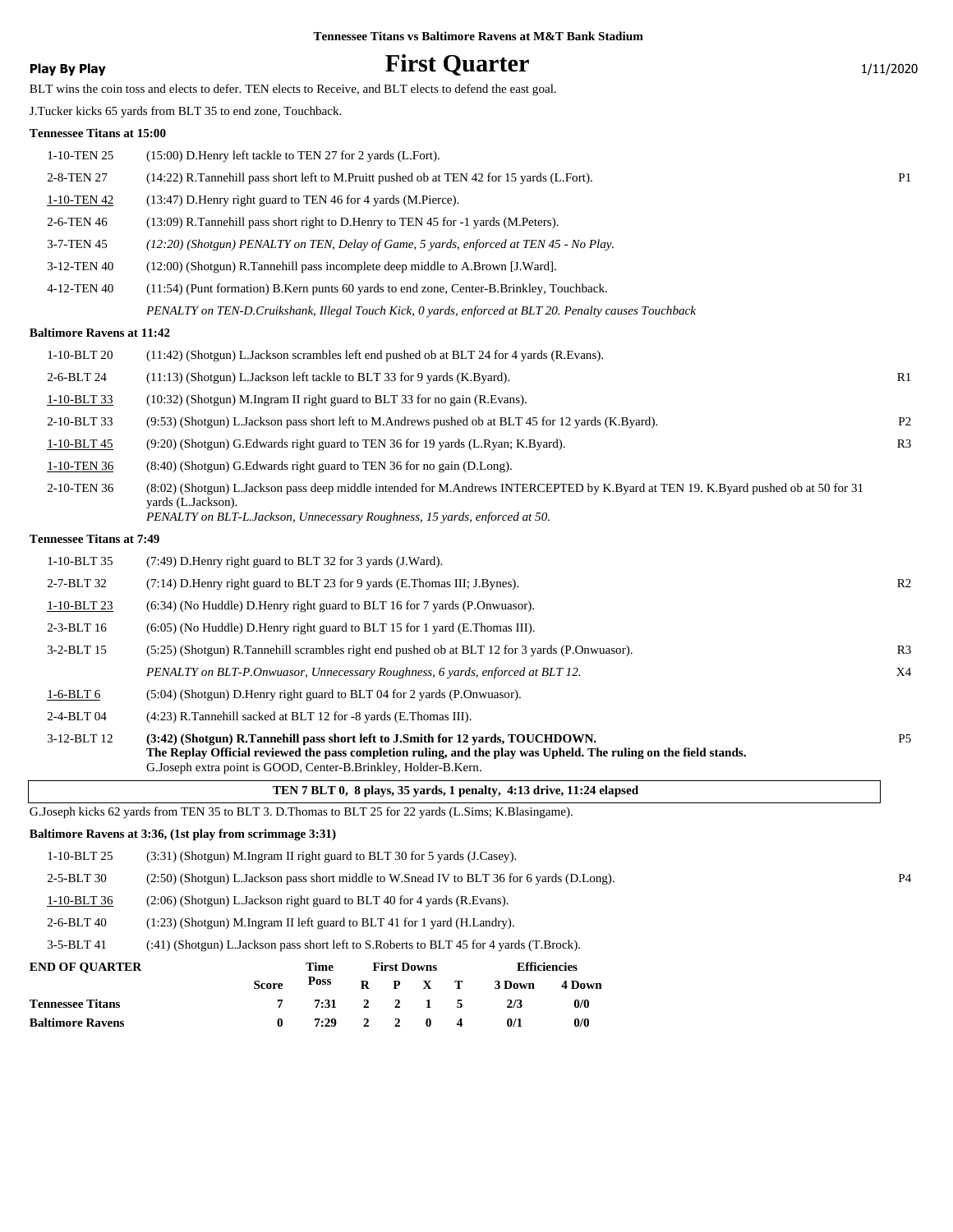| <b>Play By Play</b>              | <b>Second Quarter</b>                                                                                                                                                   | 1/11/2020      |
|----------------------------------|-------------------------------------------------------------------------------------------------------------------------------------------------------------------------|----------------|
| Baltimore Ravens continued.      |                                                                                                                                                                         |                |
| 4-1-BLT 45                       | (15:00) (Shotgun) L.Jackson right guard to BLT 45 for no gain (D.Long).                                                                                                 |                |
| <b>Tennessee Titans at 14:53</b> |                                                                                                                                                                         |                |
| 1-10-BLT 45                      | (14:53) R.Tannehill pass deep middle to K.Raymond for 45 yards, TOUCHDOWN.                                                                                              | P <sub>6</sub> |
|                                  | G.Joseph extra point is GOOD, Center-B.Brinkley, Holder-B.Kern.                                                                                                         |                |
|                                  | TEN 14 BLT 0, 1 plays, 45 yards, 0:08 drive, 0:15 elapsed                                                                                                               |                |
|                                  | G.Joseph kicks 66 yards from TEN 35 to BLT -1. D.Thomas to BLT 26 for 27 yards (L.Sims).                                                                                |                |
|                                  | Baltimore Ravens at 14:45, (1st play from scrimmage 14:39)                                                                                                              |                |
| 1-10-BLT 26                      | (14:39) (Shotgun) L.Jackson pass incomplete deep left to S.Roberts.                                                                                                     |                |
| 2-10-BLT 26                      | (14:33) (Shotgun) L.Jackson scrambles right tackle to BLT 28 for 2 yards (K.Correa).                                                                                    |                |
| 3-8-BLT 28                       | (13:45) (Shotgun) L.Jackson pass incomplete deep right to M.Brown [K.Vaccaro].                                                                                          |                |
| 4-8-BLT 28                       | (13:40) (Punt formation) S. Koch punts 44 yards to TEN 28, Center-M. Cox, fair catch by K. Raymond.                                                                     |                |
| <b>Tennessee Titans at 13:33</b> |                                                                                                                                                                         |                |
| 1-10-TEN 28                      | (13:33) A.Brown right end to TEN 37 for 9 yards (M.Humphrey). end around                                                                                                |                |
| 2-1-TEN 37                       | (12:57) D. Henry right guard to TEN 41 for 4 yards (C. Clark).                                                                                                          | R7             |
| 1-10-TEN 41                      | $(12:15)$ (Shotgun) R.Tannehill pass incomplete deep left to T.Sharpe.                                                                                                  |                |
| 2-10-TEN 41                      | (12:09) D.Kelly reported in as eligible. D.Henry right guard to TEN 37 for -4 yards (B.Williams).                                                                       |                |
| 3-14-TEN 37                      | (11:29) (Shotgun) R.Tannehill pass incomplete deep left to T.Sharpe [J.Ward].                                                                                           |                |
| 4-14-TEN 37                      | (11:22) (Punt formation) B.Kern punts 63 yards to end zone, Center-B.Brinkley, Touchback.                                                                               |                |
|                                  | PENALTY on BLT-B.Trawick, Offensive Holding, 10 yards, enforced at BLT 20.                                                                                              |                |
| <b>Baltimore Ravens at 11:13</b> |                                                                                                                                                                         |                |
| $1 - 10 - BLT$ 10                | (11:13) (Shotgun) M.Ingram II left guard to BLT 16 for 6 yards (D.Long).                                                                                                |                |
| 2-4-BLT 16                       | (10:42) (Shotgun) L.Jackson up the middle to BLT 21 for 5 yards (J.Casey).                                                                                              | R5             |
| 1-10-BLT 21                      | (9:57) (Shotgun) L.Jackson pass incomplete short middle to S.Roberts.                                                                                                   |                |
| 2-10-BLT 21                      | (9.52) (Shotgun) L.Jackson pass incomplete short right to M.Brown (T.Brock) [D.Jones].                                                                                  |                |
| 3-10-BLT 21                      | (9:48) (Shotgun) L.Jackson pass deep middle to M.Brown to TEN 49 for 30 yards (A.Hooker).                                                                               | P <sub>6</sub> |
| 1-10-TEN 49                      | (9:03) (Shotgun) L.Jackson right guard to TEN 48 for 1 yard (L.Ryan).                                                                                                   |                |
| 2-9-TEN 48                       | (8.21) (Shotgun) M.Ingram II left tackle to TEN 45 for 3 yards (J.Simmons).                                                                                             |                |
| 3-6-TEN 45                       | (7:38) (Shotgun) L.Jackson pass short middle to M.Andrews to TEN 29 for 16 yards (W.Woodyard).                                                                          | P7             |
| 1-10-TEN 29                      | (6:47) L. Jackson pass incomplete deep right to M. Brown (A. Jackson).                                                                                                  |                |
| 2-10-TEN 29<br>3-12-TEN 31       | (6:42) (Shotgun) L.Jackson right tackle to TEN 31 for -2 yards (L.Ryan).                                                                                                |                |
|                                  | (6:05) (Shotgun) L.Jackson pass incomplete short middle to W.Snead IV.                                                                                                  |                |
| 4-12-TEN 31                      | (5:57) (Field Goal formation) J.Tucker 49 yard field goal is GOOD, Center-M.Cox, Holder-S.Koch.                                                                         |                |
|                                  | TEN 14 BLT 3, 12 plays, 59 yards, 5:21 drive, 9:08 elapsed<br>J.Tucker kicks 66 yards from BLT 35 to TEN -1. D.Jennings to TEN 19 for 20 yards (C.Moore; A.Levine Sr.). |                |
|                                  | Tennessee Titans at 5:52, (1st play from scrimmage 5:46)                                                                                                                |                |
| 1-10-TEN 19                      | (5:46) R. Tannehill pass short right to J. Smith to TEN 19 for no gain (E. Thomas III).                                                                                 |                |
| 2-10-TEN 19                      | (5:07) D.Henry left guard pushed ob at TEN 46 for 27 yards (E.Thomas III).                                                                                              | R8             |
| 1-10-TEN 46                      | (4:27) PENALTY on TEN-T.Lewan, False Start, 5 yards, enforced at TEN 46 - No Play.                                                                                      |                |
| 1-15-TEN 41                      | (4:13) R.Tannehill pass short left to D.Henry to TEN 49 for 8 yards (J.Ellis).                                                                                          |                |
| 2-7-TEN 49                       | (3:32) D. Henry left guard to 50 for 1 yard (M. Pierce; J. Bynes).                                                                                                      |                |
| $3 - 6 - 50$                     | (2:48) (Shotgun) R.Tannehill pass incomplete deep middle to C.Davis (T.Bowser).                                                                                         |                |
| $4 - 6 - 50$                     | (2:40) (Punt formation) B.Kern punts 50 yards to end zone, Center-B.Brinkley, Touchback.                                                                                |                |
|                                  | PENALTY on BLT-D.Thomas, Unnecessary Roughness, 15 yards, enforced at BLT 20. Penalty was 5 yards, enforced from the BLT 10 yard line.                                  |                |
| <b>Baltimore Ravens at 2:32</b>  |                                                                                                                                                                         |                |
| 1-10-BLT 05                      | (2:32) (Shotgun) L.Jackson pass short middle to W.Snead IV to BLT 10 for 5 yards (L.Ryan; D.Long).                                                                      |                |
|                                  |                                                                                                                                                                         |                |

#### Two-Minute Warning

| $2-5-BLT$ 10 | (2:00) (Shotgun) L.Jackson pass short right to J.Hill pushed ob at BLT 15 for 5 yards (K.Byard). |  |
|--------------|--------------------------------------------------------------------------------------------------|--|
| 1-10-BLT 15  | (1:55) (Shotgun) L.Jackson pass incomplete short left. Jackson throws ball away to avoid sack.   |  |
| 2-10-BLT 15  | $(1:47)$ (Shotgun) L. Jackson sacked at BLT 09 for -6 yards (K. Correa).                         |  |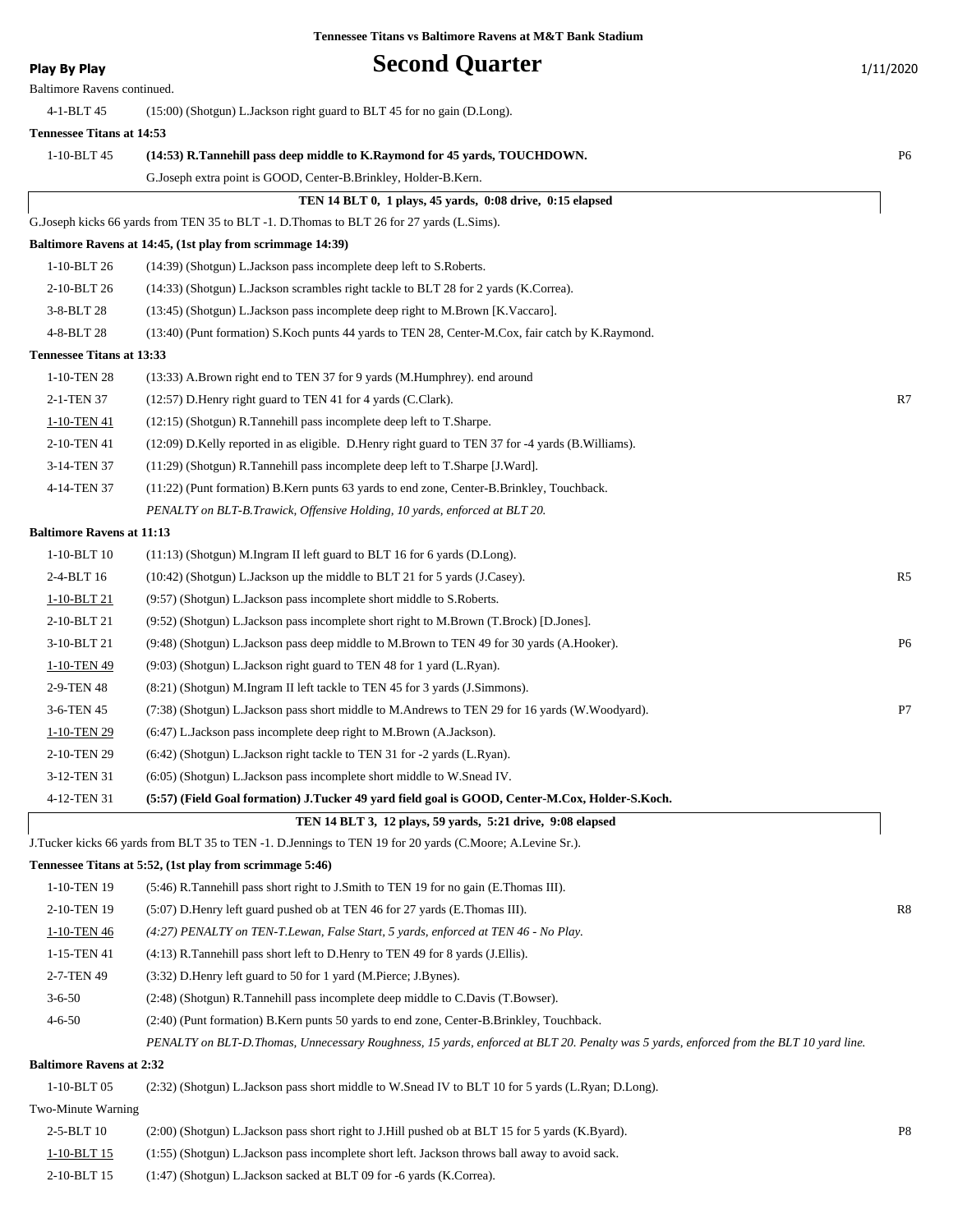| <b>Tennessee Titans vs Baltimore Ravens at M&amp;T Bank Stadium</b> |  |  |  |  |  |  |
|---------------------------------------------------------------------|--|--|--|--|--|--|
|---------------------------------------------------------------------|--|--|--|--|--|--|

|                       | Timeout #1 by TEN at 01:43.                                                                            |                 |
|-----------------------|--------------------------------------------------------------------------------------------------------|-----------------|
| 3-16-BLT 09           | (1:43) (Shotgun) L.Jackson pass deep right to S.Roberts to BLT 35 for 26 yards (K.Byard; L.Ryan).      | P <sub>9</sub>  |
| 1-10-BLT 35           | (1:17) (No Huddle, Shotgun) L. Jackson pass incomplete deep left to J. Hill.                           |                 |
| 2-10-BLT 35           | $(1:08)$ (Shotgun) L.Jackson pass short right to M.Brown pushed ob at TEN 49 for 16 yards (A.Jackson). | P <sub>10</sub> |
| 1-10-TEN 49           | (1:03) (Shotgun) L.Jackson pass short middle to W.Snead IV to TEN 42 for 7 yards (L.Ryan; H.Landry).   |                 |
| 2-3-TEN 42            | (:39) (No Huddle, Shotgun) L. Jackson scrambles left end pushed ob at TEN 38 for 4 yards (R. Evans).   | R11             |
| 1-10-TEN 38           | (:31) (Shotgun) L.Jackson sacked at TEN 46 for -8 yards (J.Casey).                                     |                 |
|                       | Timeout #1 by BLT at 00:26.                                                                            |                 |
| 2-18-TEN 46           | (:26) (Shotgun) L.Jackson pass short middle to J.Hill to TEN 42 for 4 yards (K.Byard).                 |                 |
|                       | Timeout #2 by BLT at 00:18.                                                                            |                 |
| 3-14-TEN 42           | (:18) (Shotgun) L.Jackson pass deep right to M.Brown to TEN 04 for 38 yards (A.Hooker).                | P <sub>12</sub> |
|                       | Timeout #3 by BLT at 00:11.                                                                            |                 |
| 1-4-TEN 04            | (:11) (Shotgun) L.Jackson pass incomplete short left [D.Roberson].                                     |                 |
| 2-4-TEN 04            | (:03) (Field Goal formation) J.Tucker 22 yard field goal is GOOD, Center-M.Cox, Holder-S.Koch.         |                 |
|                       | TEN 14 BLT 6, 14 plays, 91 yards, 2:32 drive, 15:00 elapsed                                            |                 |
| <b>END OF QUARTER</b> | <b>First Downs</b><br><b>Efficiencies</b><br>Time<br><b>Docc</b>                                       |                 |

|                         | <b>Score</b> |                                        |  |  | Poss R P X T 3Down 4Down |     |
|-------------------------|--------------|----------------------------------------|--|--|--------------------------|-----|
| <b>Tennessee Titans</b> |              | 14 5:48 2 1 0 3                        |  |  | 0/2                      | 0/0 |
| <b>Baltimore Ravens</b> |              | $9:12 \quad 2 \quad 6 \quad 0 \quad 8$ |  |  | 4/6                      | 0/1 |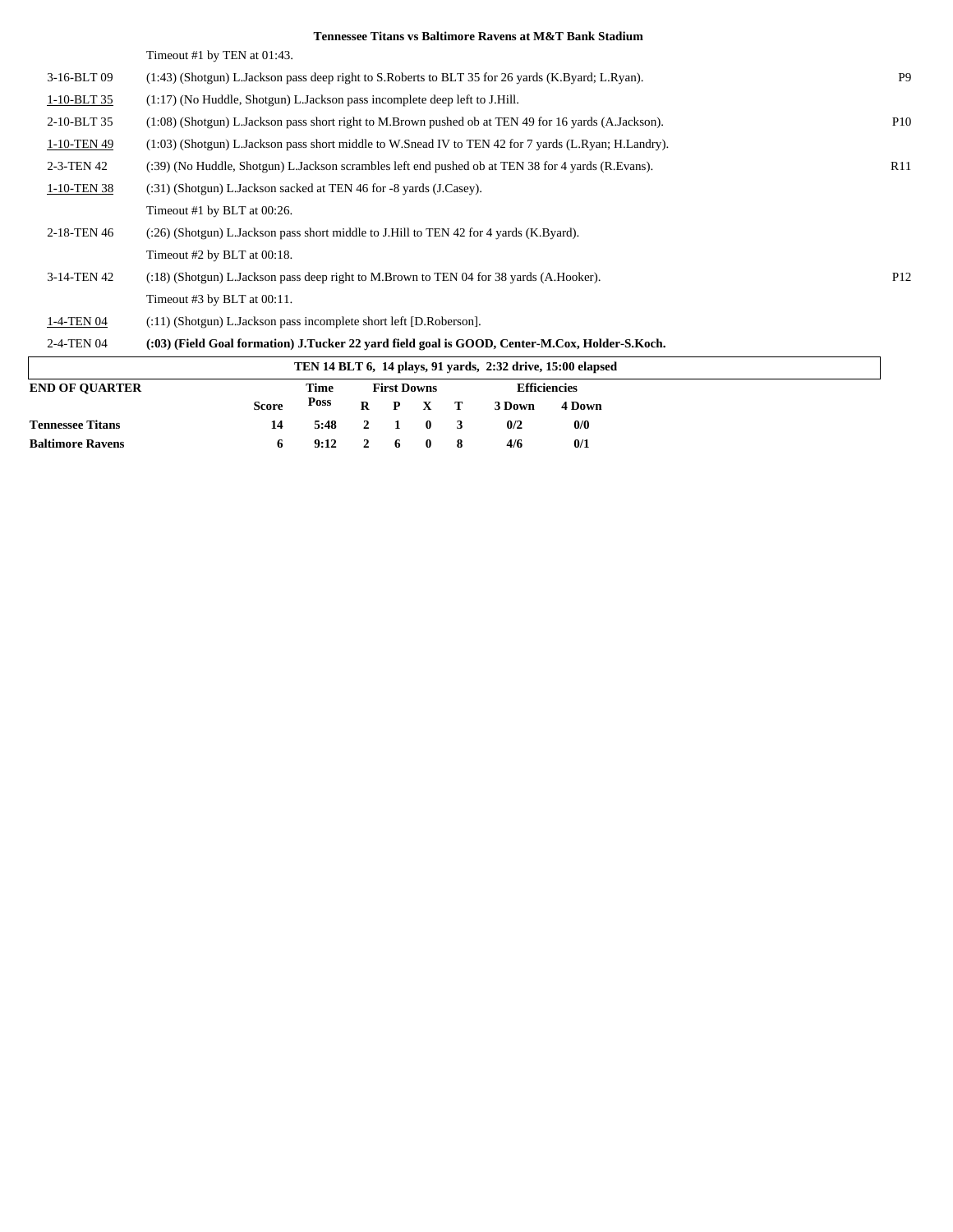| <b>Play By Play</b>             | <b>Third Quarter</b>                                                                                                           | 1/11/2020       |
|---------------------------------|--------------------------------------------------------------------------------------------------------------------------------|-----------------|
|                                 | BLT elects to Receive, and TEN elects to defend the East goal.                                                                 |                 |
|                                 | G.Joseph kicks 63 yards from TEN 35 to BLT 2. D.Thomas pushed ob at BLT 24 for 22 yards (D.Roberson).                          |                 |
|                                 | Baltimore Ravens at 15:00, (1st play from scrimmage 14:55)                                                                     |                 |
| 1-10-BLT 24                     | (14:55) (Shotgun) L.Jackson pass incomplete short middle to N.Boyle (L.Ryan).                                                  |                 |
| 2-10-BLT 24                     | (14:49) (Shotgun) L.Jackson right end pushed ob at BLT 33 for 9 yards (K.Byard).                                               |                 |
| 3-1-BLT 33                      | (14:14) (Shotgun) L.Jackson scrambles up the middle to BLT 34 for 1 yard (R.Evans).                                            | R13             |
| 1-10-BLT 34                     | (13:39) (Shotgun) L.Jackson pass incomplete deep middle to N.Boyle.                                                            |                 |
| 2-10-BLT 34                     | (13:34) (Shotgun) M.Ingram II right guard to BLT 41 for 7 yards (A.Jackson; K.Byard). BLT-N.Boyle was injured during the play. |                 |
| 3-3-BLT 41                      | (13:11) (Shotgun) L.Jackson pass short middle to M.Brown to 50 for 9 yards (D.Long). BLT-M.Brown was injured during the play.  | P <sub>14</sub> |
| $1 - 10 - 50$                   | (12:39) (Shotgun) L.Jackson pass incomplete deep left to M.Boykin (A.Jackson).                                                 |                 |
| $2 - 10 - 50$                   | (12:32) (Shotgun) L.Jackson left end pushed ob at TEN 47 for 3 yards (R.Evans).                                                |                 |
|                                 | PENALTY on BLT-M.Andrews, Offensive Holding, 10 yards, enforced at TEN 47.                                                     |                 |
| 2-17-BLT 43                     | (12:16) (Shotgun) L.Jackson scrambles left guard to TEN 27 for 30 yards (L.Ryan).                                              | R15             |
| 1-10-TEN 27                     | (11:09) (Shotgun) L.Jackson pass incomplete deep middle to M.Brown.                                                            |                 |
| 2-10-TEN 27                     | (11:04) (Shotgun) L.Jackson pass short middle to H.Hurst to TEN 19 for 8 yards (K.Byard; T.Smith).                             |                 |
| 3-2-TEN 19                      | (10:30) (Shotgun) G.Edwards up the middle to TEN 18 for 1 yard (D.Jones). TEN-D.Long was injured during the play.              |                 |
| 4-1-TEN 18                      | (10:01) L.Jackson up the middle to TEN 18 for no gain (H.Landry).                                                              |                 |
| <b>Tennessee Titans at 9:55</b> |                                                                                                                                |                 |
| 1-10-TEN 19                     | (9:55) Ball placed at 19 due to change of possession. D.Henry left guard to TEN 24 for 5 yards (M.Pierce; C.Clark).            |                 |
| 2-5-TEN 24                      | (9:16) D. Henry right guard to TEN 28 for 4 yards (J. Bynes).                                                                  |                 |
| 3-1-TEN 28                      | (8:37) (Shotgun) D.Henry up the middle to BLT 06 for 66 yards (M.Peters).                                                      | R9              |
| 1-6-BLT 06                      | (7:46) D.Henry right guard to BLT 03 for 3 yards (C.Wormley).                                                                  |                 |
| 2-3-BLT 03                      | (7:02) (Shotgun) R.Tannehill pass incomplete short middle to D.Jennings (M.Peters).                                            |                 |
| 3-3-BLT 03                      | (6:59) (Shotgun) D.Henry pass short middle to C.Davis for 3 yards, TOUCHDOWN. Direct snap                                      | P10             |
|                                 | G.Joseph extra point is GOOD, Center-B.Brinkley, Holder-B.Kern.                                                                |                 |
|                                 | TEN 21 BLT 6, 6 plays, 81 yards, 3:01 drive, 8:06 elapsed                                                                      |                 |
|                                 | G Joseph kielse 65 verde from TEN 25 to and zone Touchbook                                                                     |                 |

G.Joseph kicks 65 yards from TEN 35 to end zone, Touchback.

#### **Baltimore Ravens at 6:54**

|                                 | TEN 28 BLT 6, 6 plays, 20 vards, 2:28 drive, 10:44 elapsed                                                                                                                             |                 |
|---------------------------------|----------------------------------------------------------------------------------------------------------------------------------------------------------------------------------------|-----------------|
|                                 | G. Joseph extra point is GOOD, Center-B. Brinkley, Holder-B. Kern.                                                                                                                     |                 |
| 3-1-BLT 01                      | (4:20) (Shotgun) R.Tannehill right end for 1 yard, TOUCHDOWN.                                                                                                                          | R12             |
| 2-2-BLT 02                      | $(4:47)$ D. Henry left tackle pushed ob at BLT 01 for 1 yard (M. Humphrey).                                                                                                            |                 |
| $1-7-BLT7$                      | (5:20) D. Henry left guard to BLT 02 for 5 yards (P. Onwuasor).                                                                                                                        |                 |
| $3-6-BLT16$                     | (5:59) (Shotgun) R.Tannehill pass short right to A.Brown to BLT 7 for 9 yards (J.Ward).                                                                                                | P <sub>11</sub> |
| $2-6-BLT16$                     | $(6:04)$ R.Tannehill pass incomplete deep left to J.Smith (L.Fort).                                                                                                                    |                 |
| 1-10-BLT 20                     | $(6:44)$ D. Henry left guard to BLT 16 for 4 yards $(C.$ Wormley).                                                                                                                     |                 |
| <b>Tennessee Titans at 6:44</b> |                                                                                                                                                                                        |                 |
| 1-10-BLT 25                     | (6:54) (Shotgun) L.Jackson sacked at BLT 19 for -6 yards (J.Casey). FUMBLES (J.Casey) [J.Casey], RECOVERED by TEN-J.Simmons at BLT<br>20. J.Simmons to BLT 20 for no gain (R.Stanley). |                 |

G.Joseph kicks 65 yards from TEN 35 to end zone, Touchback.

#### **Baltimore Ravens at 4:16**

| $1-10-BLT$ 25 | $(4:16)$ (Shotgun) L.Jackson pass short left to M.Boykin to BLT 29 for 4 yards (T.Brock).                |                 |
|---------------|----------------------------------------------------------------------------------------------------------|-----------------|
| 2-6-BLT 29    | (3:53) (No Huddle, Shotgun) L. Jackson pass short middle to J. Hill to BLT 33 for 4 yards (R. Evans).    |                 |
|               | PENALTY on TEN-D.Long, Illegal Contact, 5 yards, enforced at BLT 29 - No Play.                           | X16             |
| 1-10-BLT 34   | (3:43) (Shotgun) L.Jackson pass incomplete short right to M.Ingram II.                                   |                 |
| 2-10-BLT 34   | (3:39) (Shotgun) L.Jackson left end ran ob at BLT 40 for 6 yards (T.Brock).                              |                 |
| $3-4-BLT40$   | (3:03) (Shotgun) L.Jackson pass short middle to M.Boykin to TEN 47 for 13 yards (L.Ryan).                | P <sub>17</sub> |
| 1-10-TEN 47   | (2:42) (No Huddle, Shotgun) L.Jackson pass short middle to M.Andrews to TEN 36 for 11 yards (K.Vaccaro). | P <sub>18</sub> |
| 1-10-TEN 36   | $(2.14)$ (No Huddle, Shotgun) L. Jackson pass incomplete short middle to W. Snead IV.                    |                 |
| 2-10-TEN 36   | (2:10) (No Huddle, Shotgun) L.Jackson pass short middle to W.Snead IV to TEN 31 for 5 yards (T.Brock).   |                 |
|               | Timeout #1 by TEN at $01:50$ .                                                                           |                 |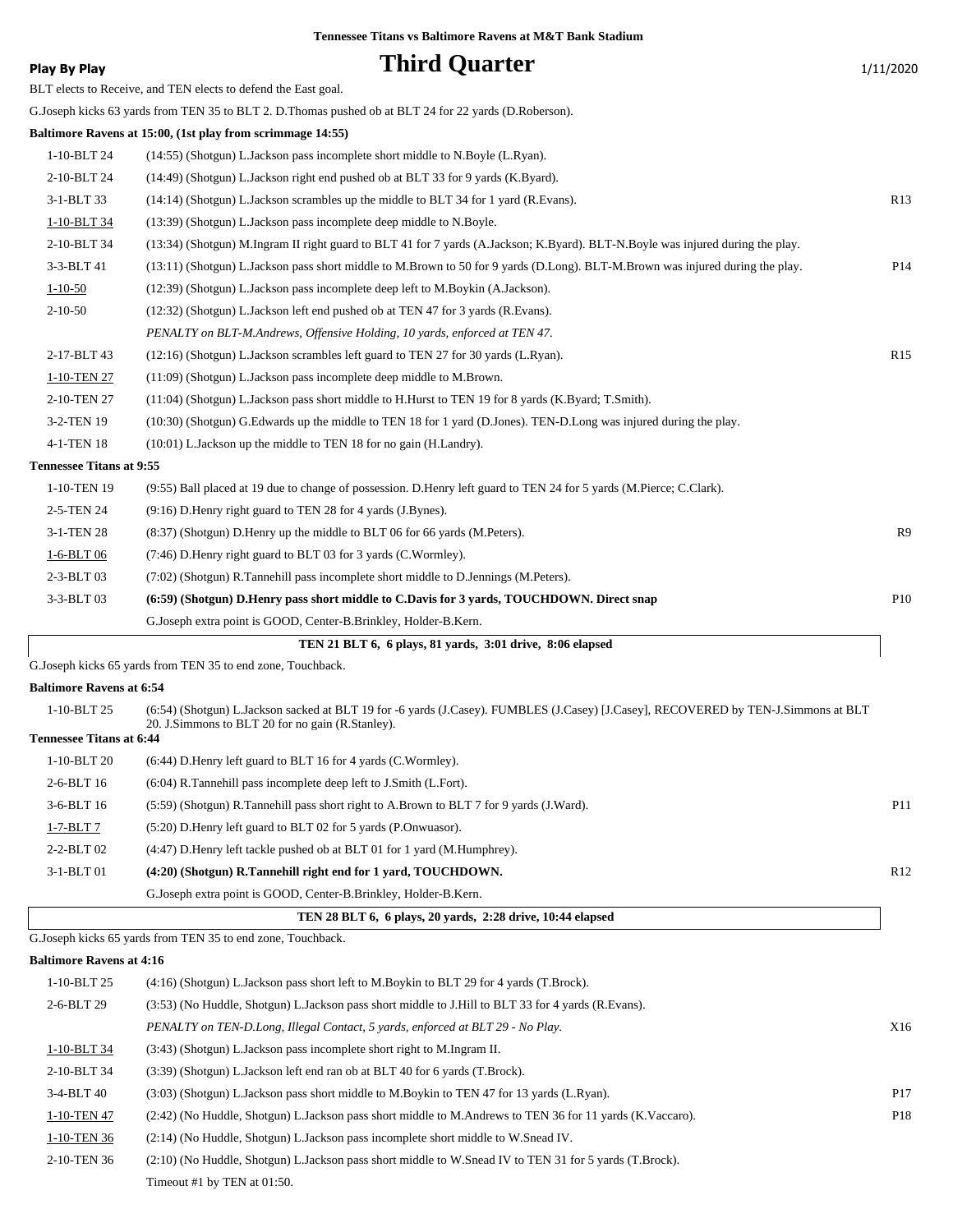(1:50) (Shotgun) L.Jackson pass short left intended for M.Boykin INTERCEPTED by K.Vaccaro at TEN 24. K.Vaccaro pushed ob at TEN 27 for 3 yards (M.Boykin). 3-5-TEN 31

**Tennessee Titans at 1:45**

1-10-TEN 27 (1:45) D.Henry left guard to 50 for 23 yards (E.Thomas III). R13

1-10-50 (:59) D.Henry left guard to BLT 44 for 6 yards (D.Peko).

2-4-BLT 44 (:17) D.Henry right guard to BLT 44 for no gain (P.Onwuasor; M.Judon).

| <b>END OF OUARTER</b>   |              | Time         |  | <b>First Downs</b> | <b>Efficiencies</b> |        |  |
|-------------------------|--------------|--------------|--|--------------------|---------------------|--------|--|
|                         | <b>Score</b> | Poss         |  | $R$ $P$ $X$ $T$    | 3 Down              | 4 Down |  |
| <b>Tennessee Titans</b> | 28           | 7:14 3 2 0 5 |  |                    | 4/4                 | 0/0    |  |
| <b>Baltimore Ravens</b> |              | 7:46 2 3 1 6 |  |                    | 3/5                 | 0/1    |  |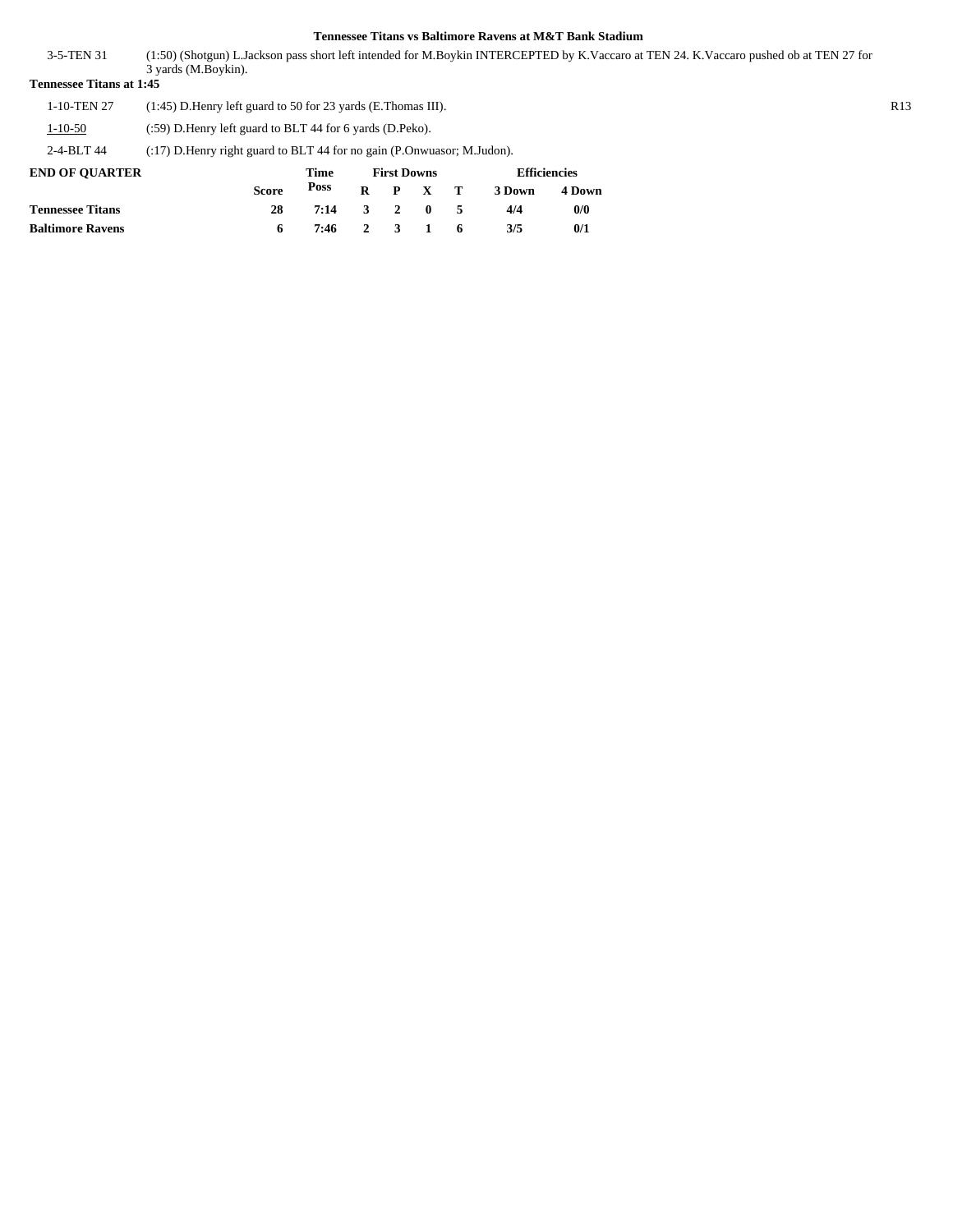|                                  | I CHHESSEE THAIIS VS DAIUINUI C INAVENS AL IVIX T-DAIIN SIAUIUIII                                             |                 |
|----------------------------------|---------------------------------------------------------------------------------------------------------------|-----------------|
| <b>Play By Play</b>              | <b>Fourth Quarter</b>                                                                                         | 1/11/2020       |
| Tennessee Titans continued.      |                                                                                                               |                 |
| 3-4-BLT 44                       | (15:00) (Shotgun) R.Tannehill pass incomplete short right to A.Brown [J.Ferguson].                            |                 |
| 4-4-BLT 44                       | (14:56) (Punt formation) B.Kern punts 32 yards to BLT 12, Center-B.Brinkley, out of bounds.                   |                 |
| <b>Baltimore Ravens at 14:49</b> |                                                                                                               |                 |
| 1-10-BLT 12                      | (14:49) (Shotgun) L.Jackson scrambles left guard ran ob at BLT 23 for 11 yards (L.Ryan).                      | R <sub>19</sub> |
| 1-10-BLT 23                      | (14:18) (Shotgun) L.Jackson pass short right to J.Hill pushed ob at BLT 26 for 3 yards (K.Vaccaro).           |                 |
| 2-7-BLT 26                       | (13:53) (Shotgun) PENALTY on TEN-H.Landry, Neutral Zone Infraction, 5 yards, enforced at BLT 26 - No Play.    |                 |
| 2-2-BLT 31                       | (13:47) (Shotgun) L. Jackson pass incomplete deep middle to H. Hurst.                                         |                 |
| 3-2-BLT 31                       | (13:41) (Shotgun) L.Jackson right guard pushed ob at TEN 42 for 27 yards (W.Woodyard).                        | R20             |
| 1-10-TEN 42                      | (13:07) (Shotgun) L.Jackson pass short right to M.Andrews to TEN 42 for no gain (K.Byard).                    |                 |
| 2-10-TEN 42                      | (12:42) (No Huddle, Shotgun) L.Jackson pass short left to M.Boykin pushed ob at TEN 33 for 9 yards (T.Brock). |                 |
| 3-1-TEN 33                       | (12:20) (No Huddle, Shotgun) L.Jackson right guard to TEN 31 for 2 yards (K.Vaccaro).                         | R <sub>21</sub> |
| 1-10-TEN 31                      | (11:59) (No Huddle, Shotgun) L.Jackson pass short middle to M.Ingram II to TEN 22 for 9 yards (W.Woodyard).   |                 |
| 2-1-TEN 22                       | (11:33) (No Huddle, Shotgun) L.Jackson pass short middle to W.Snead IV to TEN 15 for 7 yards (L.Ryan).        | P <sub>22</sub> |
| 1-10-TEN 15                      | (11:09) (No Huddle, Shotgun) L.Jackson pass short middle to H.Hurst for 15 yards, TOUCHDOWN.                  | P <sub>23</sub> |
|                                  | TWO-POINT CONVERSION ATTEMPT. L. Jackson pass to M. Boykin is incomplete. ATTEMPT FAILS.                      |                 |
|                                  | TEN 28 BLT 12, 10 plays, 88 yards, 1 penalty, 3:45 drive, 3:56 elapsed                                        |                 |
|                                  | J.Tucker kicks 55 yards from BLT 35 to TEN 10. K.Raymond to TEN 17 for 7 yards (A.Levine Sr.).                |                 |
|                                  | Tennessee Titans at 11:04, (1st play from scrimmage 11:00)                                                    |                 |
| 1-10-TEN 17                      | $(11:00)$ D. Henry right tackle to TEN 25 for 8 yards (B. Williams).                                          |                 |
| 2-2-TEN 25                       | $(10:14)$ D. Henry right guard to TEN 26 for 1 yard (B. Williams).                                            |                 |
| 3-1-TEN 26                       | (9:32) R. Tannehill up the middle to TEN 28 for 2 yards (B. Williams).                                        | R14             |
| 1-10-TEN 28                      | (8:49) R. Tannehill right end to TEN 37 for 9 yards (E. Thomas III).                                          |                 |
| 2-1-TEN 37                       | $(8:10)$ D. Henry left guard to TEN 38 for 1 yard $(B.$ Williams).                                            | R15             |
| 1-10-TEN 38                      | (7:27) D. Henry left guard to TEN 41 for 3 yards (B. Williams).                                               |                 |
|                                  | Timeout #1 by BLT at 07:22.                                                                                   |                 |
| 2-7-TEN 41                       | (7:22) D. Henry left guard to TEN 43 for 2 yards (J. Bynes; C. Wormley).                                      |                 |
| 3-5-TEN 43                       | (6:38) D.Henry left guard to TEN 45 for 2 yards (M.Judon).                                                    |                 |
|                                  | Timeout #2 by BLT at 06:33.                                                                                   |                 |
| 4-3-TEN 45                       | (6:33) (Punt formation) B.Kern punts 55 yards to end zone, Center-B.Brinkley, Touchback.                      |                 |
| <b>Baltimore Ravens at 6:25</b>  |                                                                                                               |                 |
| 1-10-BLT 20                      | (6:25) (Shotgun) L. Jackson pass incomplete short right. Jackson throws pass to avoid sack.                   |                 |
| 2-10-BLT 20                      | (6:17) (Shotgun) L.Jackson pass incomplete short middle to M.Andrews.                                         |                 |
| 3-10-BLT 20                      | (6.13) (Shotgun) L.Jackson pass deep middle to W.Snead IV to BLT 46 for 26 yards (K.Byard).                   | P <sub>24</sub> |
| 1-10-BLT 46                      | (5:50) (No Huddle, Shotgun) L.Jackson pass short middle to M.Brown to TEN 47 for 7 yards (L.Ryan).            |                 |
| 2-3-TEN 47                       | (5:30) (No Huddle, Shotgun) L.Jackson pass short right to M.Brown to TEN 38 for 9 yards (K.Vaccaro).          | P <sub>25</sub> |
| 1-10-TEN 38                      | (5:06) (No Huddle, Shotgun) PENALTY on BLT-M.Yanda, False Start, 5 yards, enforced at TEN 38 - No Play.       |                 |
| 1-15-TEN 43                      | (5:04) (Shotgun) L.Jackson scrambles up the middle pushed ob at TEN 21 for 22 yards (L.Ryan).                 | R <sub>26</sub> |
| 1-10-TEN 21                      | (4:53) (Shotgun) L.Jackson pass incomplete deep middle to H.Hurst.                                            |                 |
| 2-10-TEN 21                      | (4:49) (Shotgun) L.Jackson scrambles right tackle pushed ob at TEN 16 for 5 yards (W.Woodyard).               |                 |
| 3-5-TEN 16                       | (4:43) (Shotgun) L.Jackson pass incomplete short right.                                                       |                 |
| 4-5-TEN 16                       | (4:31) (Shotgun) L.Jackson pass incomplete short middle to M.Andrews (D.Cruikshank).                          |                 |
| <b>Tennessee Titans at 4:27</b>  |                                                                                                               |                 |
| 1-10-TEN 16                      | (4:27) D. Henry left guard to TEN 17 for 1 yard (M. Pierce).                                                  |                 |
|                                  | Timeout #3 by BLT at 04:21.                                                                                   |                 |
| 2-9-TEN 17                       | (4:21) D. Henry left guard to TEN 21 for 4 yards (M. Pierce; M. Judon).                                       |                 |
| 3-5-TEN 21                       | (3:36) D. Henry right guard to TEN 21 for no gain (J. Bynes).                                                 |                 |
| 4-5-TEN 21                       | (2:53) (Punt formation) B.Kern punts 55 yards to BLT 24, Center-B.Brinkley, out of bounds.                    |                 |
| <b>Baltimore Ravens at 2:45</b>  |                                                                                                               |                 |
|                                  |                                                                                                               |                 |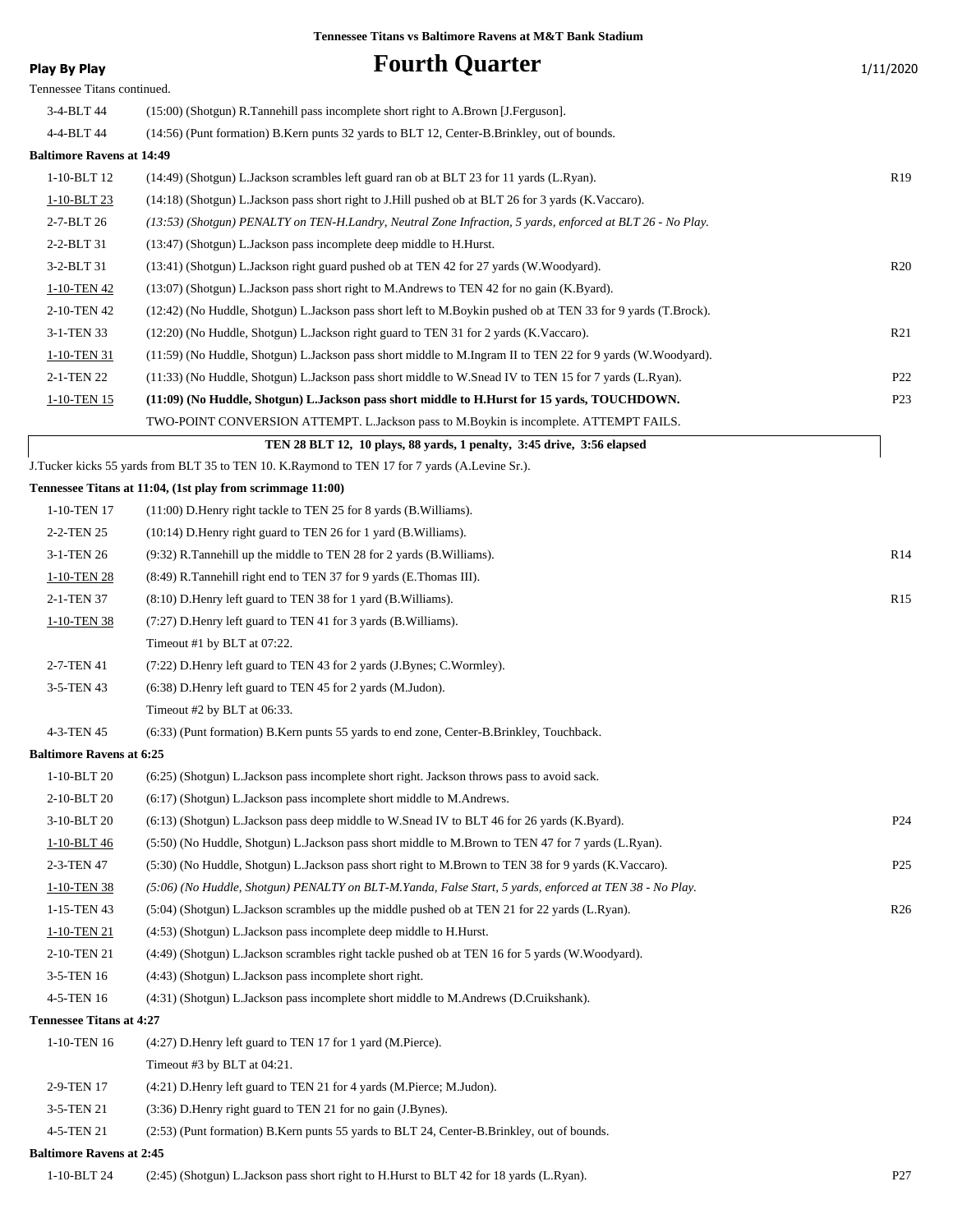|                    | Tennessee Thans vs Danmore Kavens at Mex I Daily Staufulli                                         |                 |
|--------------------|----------------------------------------------------------------------------------------------------|-----------------|
| $1 - 10 - BLT$ 42  | $(2:27)$ (No Huddle) L. Jackson spiked the ball to stop the clock.                                 |                 |
| 2-10-BLT 42        | $(2.25)$ (Shotgun) PENALTY on BLT-W. Snead IV, False Start, 5 yards, enforced at BLT 42 - No Play. |                 |
| 2-15-BLT 37        | (2.25) (Shotgun) L.Jackson pass short middle to J.Hill to TEN 49 for 14 yards (K.Vaccaro).         |                 |
| 3-1-TEN 49         | (2:04) (Shotgun) L.Jackson pass short middle to H.Hurst to TEN 37 for 12 yards (W.Woodyard).       | P <sub>28</sub> |
| Two-Minute Warning |                                                                                                    |                 |
| 1-10-TEN 37        | $(1:58)$ (Shotgun) L. Jackson pass incomplete deep middle to M. Boykin.                            |                 |
| 2-10-TEN 37        | (1.52) (Shotgun) L.Jackson pass deep middle to M.Brown to TEN 20 for 17 yards (A.Jackson).         | P <sub>29</sub> |
| 1-10-TEN 20        | (1:29) (No Huddle, Shotgun) L.Jackson sacked at TEN 21 for -1 yards (H.Landry).                    |                 |
| 2-11-TEN 21        | $(1:05)$ (No Huddle, Shotgun) L. Jackson pass incomplete deep left.                                |                 |
| 3-11-TEN 21        | $(1:00)$ (Shotgun) L.Jackson pass incomplete deep middle to C.Moore (A.Jackson).                   |                 |
| 4-11-TEN 21        | (:55) (Shotgun) L. Jackson pass incomplete short right to M. Boykin.                               |                 |
|                    |                                                                                                    |                 |

#### **Tennessee Titans at 0:49**

1-10-TEN 22 (:49) Ball placed at 22 due to change of possession. R.Tannehill kneels to TEN 21 for -1 yards.

2-11-TEN 21 (:29) R.Tannehill kneels to TEN 20 for -1 yards.

| <b>END OF OUARTER</b>   | Time  |      |   | <b>First Downs</b> |                 | <b>Efficiencies</b> |        |        |  |
|-------------------------|-------|------|---|--------------------|-----------------|---------------------|--------|--------|--|
|                         | Score | Poss |   |                    | $R$ $P$ $X$ $T$ |                     | 3 Down | 4 Down |  |
| <b>Tennessee Titans</b> | 28    | 7:21 |   | 2 0                | $\mathbf{0}$    |                     | 1/4    | 0/0    |  |
| <b>Baltimore Ravens</b> | 12    | 7:39 | 4 | $\overline{7}$     |                 | $0 \t11$            | 4/6    | 0/2    |  |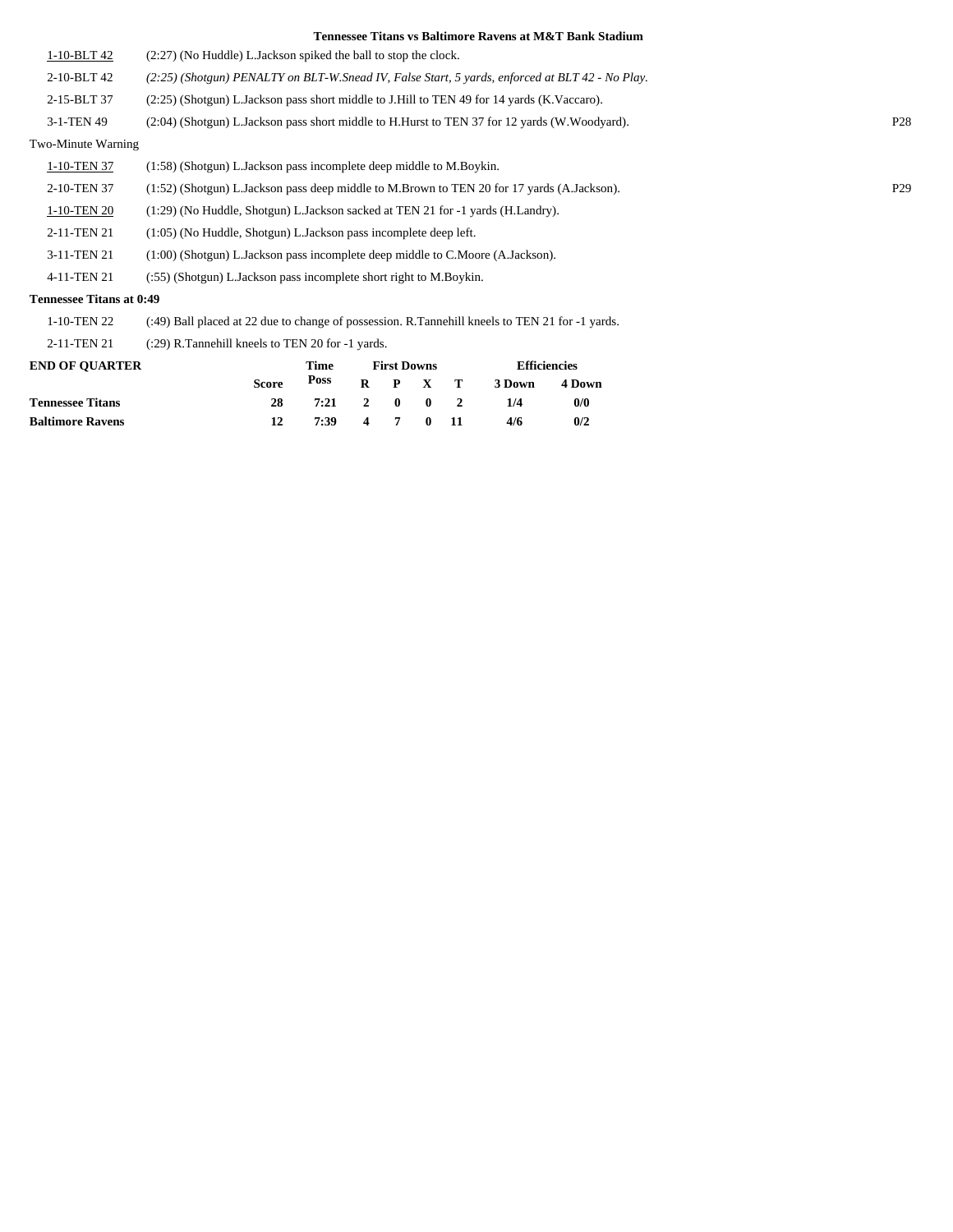## **Miscellaneous Statistics Report**

**Tennessee Titans vs Baltimore Ravens 1/11/2020 at M&T Bank Stadium**

### **Ten Longest Plays for Tennessee Titans**

| Yards | 0tr | <b>Play Start</b> | <b>Play Description</b>                                                                                                                                                                               |
|-------|-----|-------------------|-------------------------------------------------------------------------------------------------------------------------------------------------------------------------------------------------------|
| 66    |     | 3 3-1-TEN 28      | (8:37) (Shotgun) D. Henry up the middle to BLT 06 for 66 yards (M. Peters).                                                                                                                           |
| 45    |     | 2 1-10-BLT 45     | (14:53) R.Tannehill pass deep middle to K.Raymond for 45 yards, TOUCHDOWN.                                                                                                                            |
| 27    |     | 2 2-10-TEN 19     | (5:07) D. Henry left quard pushed ob at TEN 46 for 27 yards (E. Thomas III).                                                                                                                          |
| 23    |     | 3 1-10-TEN 27     | (1:45) D. Henry left guard to 50 for 23 yards (E. Thomas III).                                                                                                                                        |
| 15    |     | 2-8-TEN 27        | (14:22) R.Tannehill pass short left to M.Pruitt pushed ob at TEN 42 for 15 yards (L.Fort).                                                                                                            |
| 12    |     | 3-12-BLT 12       | (3:42) (Shotqun) R.Tannehill pass short left to J.Smith for 12 yards, TOUCHDOWN.<br>The Replay Official reviewed the pass completion ruling, and the play was Upheld. The ruling on the field stands. |
| 9     | 1.  | 2-7-BLT 32        | (7:14) D.Henry right guard to BLT 23 for 9 yards (E.Thomas III; J.Bynes).                                                                                                                             |
| 9     |     | 3-2-BLT 15        | (5:25) (Shotgun) R.Tannehill scrambles right end pushed ob at BLT 12 for 3 yards (P.Onwuasor).<br>PENALTY on BLT-P.Onwuasor, Unnecessary Roughness, 6 yards, enforced at BLT 12.                      |
| 9     |     | 2 1-10-TEN 28     | (13:33) A.Brown right end to TEN 37 for 9 yards (M.Humphrey). end around                                                                                                                              |
| 9     |     | 3-6-BLT 16        | (5:59) (Shotgun) R.Tannehill pass short right to A.Brown to BLT 7 for 9 yards (J.Ward).                                                                                                               |

#### **Ten Longest Plays for Baltimore Ravens**

| Yards | Qtr | <b>Play Start</b> | <b>Play Description</b>                                                                           |
|-------|-----|-------------------|---------------------------------------------------------------------------------------------------|
| 38    |     | 2 3-14-TEN 42     | (:18) (Shotgun) L.Jackson pass deep right to M.Brown to TEN 04 for 38 yards (A.Hooker).           |
| 30    |     | 2 3-10-BLT 21     | (9:48) (Shotgun) L.Jackson pass deep middle to M.Brown to TEN 49 for 30 yards (A.Hooker).         |
| 30    |     | 3 2-17-BLT 43     | (12:16) (Shotgun) L.Jackson scrambles left quard to TEN 27 for 30 yards (L.Ryan).                 |
| 27    |     | 4 3-2-BLT 31      | (13:41) (Shotgun) L.Jackson right quard pushed ob at TEN 42 for 27 yards (W.Woodyard).            |
| 26    |     | 2 3-16-BLT 09     | (1:43) (Shotgun) L.Jackson pass deep right to S.Roberts to BLT 35 for 26 yards (K.Byard; L.Ryan). |
| 26    |     | 4 3-10-BLT 20     | (6:13) (Shotgun) L.Jackson pass deep middle to W.Snead IV to BLT 46 for 26 yards (K.Byard).       |
| 22    |     | 4 1-15-TEN 43     | (5:04) (Shotgun) L.Jackson scrambles up the middle pushed ob at TEN 21 for 22 yards (L.Ryan).     |
| 19    |     | 1-10-BLT 45       | (9:20) (Shotgun) G.Edwards right guard to TEN 36 for 19 yards (L.Ryan; K.Byard).                  |
| 18    |     | 4 1-10-BLT 24     | (2:45) (Shotgun) L.Jackson pass short right to H.Hurst to BLT 42 for 18 yards (L.Ryan).           |
| 17    |     | 4 2-10-TEN 37     | (1:52) (Shotgun) L.Jackson pass deep middle to M.Brown to TEN 20 for 17 yards (A.Jackson).        |

|             | Touchdown Scoring Information | <b>Offense</b> |              | <b>Defense</b> Special Teams |
|-------------|-------------------------------|----------------|--------------|------------------------------|
| VISITOR     | Tennessee Titans              |                |              |                              |
| <b>HOME</b> | Baltimore Ravens              |                | $\mathbf{u}$ |                              |

|            | <b>Player Scoring Information</b> |     |            |                        |   |                          |   |           |            |              |              |             |              |      |        |
|------------|-----------------------------------|-----|------------|------------------------|---|--------------------------|---|-----------|------------|--------------|--------------|-------------|--------------|------|--------|
|            | Club Player                       | TD. | Rush<br>TD | <b>Rec KO TD</b><br>TD |   | <b>Punt Int TD</b><br>TD |   | Fum<br>TD | Misc<br>TD | FG           | ХP           | 2Pt<br>Rush | 2Pt<br>Rec   | Sfty | Points |
| TEN        | R.Tannehill                       | 0   |            | 0                      |   | 0                        | 0 | 0         | 0          |              |              | 0           | 0            | 0    | 6      |
| TEN        | C.Davis                           | 0   |            |                        |   | 0                        | 0 | 0         | 0          | 0            | $\mathbf 0$  | 0           | 0            | 0    | 6      |
| TEN        | K.Raymond                         | 0   | 0          |                        |   | 0                        | 0 | 0         | $\Omega$   | 0            | $\mathbf{0}$ | 0           | $\mathbf{0}$ | 0    | 6      |
| TEN        | J.Smith                           | 0   | 0          |                        |   | 0                        | 0 | 0         | 0          | $\mathbf{0}$ | $\mathbf{0}$ | 0           | $\mathbf{0}$ | 0    | 6      |
| TEN        | G.Joseph                          | 0   | 0          | 0                      | 0 | 0                        | 0 | 0         | 0          | 0            | 4            | 0           | 0            | 0    | 4      |
| <b>BLT</b> | H.Hurst                           | 0   | 0          |                        |   | 0                        | 0 | 0         | 0          | 0            | 0            | 0           | 0            | 0    | 6      |
| <b>BLT</b> | J.Tucker                          | 0   |            | 0                      |   | 0                        | 0 | 0         | 0          |              | 0            | 0           | 0            | 0    | 6      |

| <b>Possession Detail</b>    | <b>First Half</b> |       | <b>Second Half</b> |       | Game           |       |
|-----------------------------|-------------------|-------|--------------------|-------|----------------|-------|
|                             | <b>Visitor</b>    | Home  | Visitor            | Home  | <b>Visitor</b> | Home  |
| Largest Lead                | 14                | 0     | 22                 | 0     | 22             | 0     |
| Drives Leading              |                   | 0     | 6                  | 0     |                | 0     |
| Time of Possession Leading  | 5:48              | 0:00  | 14:35              | 0:00  | 20:23          | 0:00  |
| Largest Deficit             | 0                 | $-14$ | 0                  | $-22$ | 0              | $-22$ |
| Drives Trailing             | 0                 | 4     |                    | 6     | 0              | 10    |
| Time of Possession Trailing | 0:00              | 12:48 | 0:00               | 15:25 | 0:00           | 28:13 |
| Times Score Tied Up         |                   | 0     |                    | 0     |                |       |
| Lead Changes                |                   |       |                    | 0     |                |       |